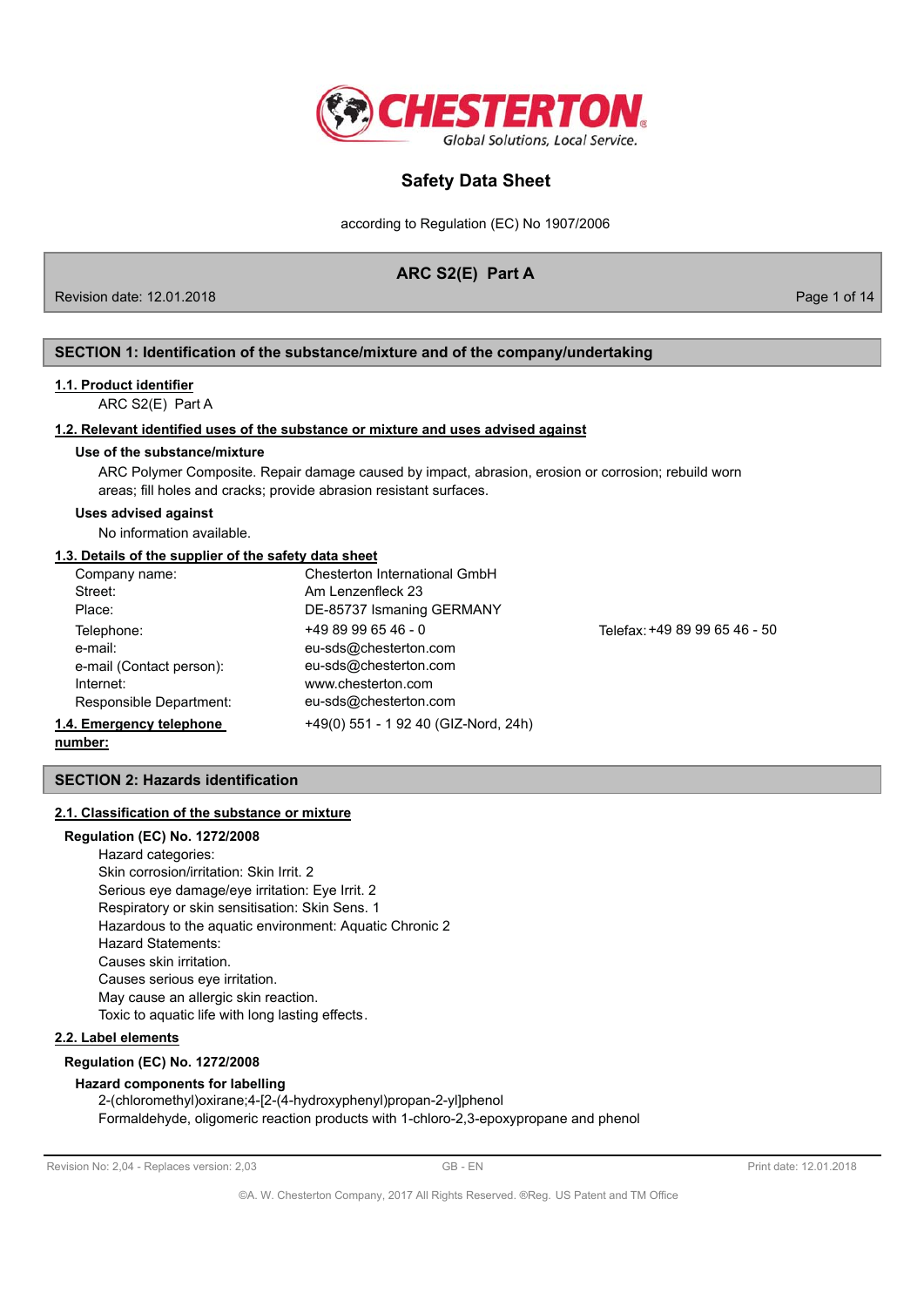

according to Regulation (EC) No 1907/2006

### ARC S2(E) Part A Revision date: 12.01.2018 Page 2 of 14 Warning Signal word: Pictograms: **Hazard statements** H315 Causes skin irritation. H317 May cause an allergic skin reaction. H319 Causes serious eye irritation. H411 Toxic to aquatic life with long lasting effects. **Precautionary statements** P261 Avoid breathing dust/fume/gas/mist/vapours/spray. P280 Wear protective gloves/protective clothing/eye protection/face protection. P302+P352 IF ON SKIN: Wash with plenty of water. If skin irritation or rash occurs: Get medical advice/attention. P333+P313 P362+P364 Take off contaminated clothing and wash it before reuse. P<sub>501</sub> Dispose of waste according to applicable legislation. 2.3. Other hazards No information available. **SECTION 3: Composition/information on ingredients**

# 3.2. Mixtures

## **Hazardous components**

| CAS No                                                         | <b>Chemical name</b>                                                                 |              |                   | Quantity |  |  |
|----------------------------------------------------------------|--------------------------------------------------------------------------------------|--------------|-------------------|----------|--|--|
|                                                                | IEC No                                                                               | Index No     | IREACH No         |          |  |  |
|                                                                | Classification according to Regulation (EC) No. 1272/2008 [CLP]                      |              |                   |          |  |  |
| 25068-38-6                                                     | 2-(chloromethyl)oxirane;4-[2-(4-hydroxyphenyl)propan-2-yl]phenol                     |              |                   | 35-40 %  |  |  |
|                                                                | 500-033-5                                                                            | 603-074-00-8 | 101-2119456619-26 |          |  |  |
|                                                                | Skin Irrit. 2, Eye Irrit. 2, Skin Sens. 1, Aquatic Chronic 2; H315 H319 H317 H411    |              |                   |          |  |  |
| 9003-36-5                                                      | Formaldehyde, oligomeric reaction products with 1-chloro-2,3-epoxypropane and phenol |              |                   | 15-20 %  |  |  |
|                                                                | l 500-006-8                                                                          |              | 01-2119454392-40  |          |  |  |
| Skin Irrit. 2, Skin Sens. 1, Aquatic Chronic 2; H315 H317 H411 |                                                                                      |              |                   |          |  |  |

Full text of H and EUH statements: see section 16.

## **SECTION 4: First aid measures**

## 4.1. Description of first aid measures

### **General information**

Change contaminated, saturated clothing. In case of accident or unwellness, seek medical advice immediately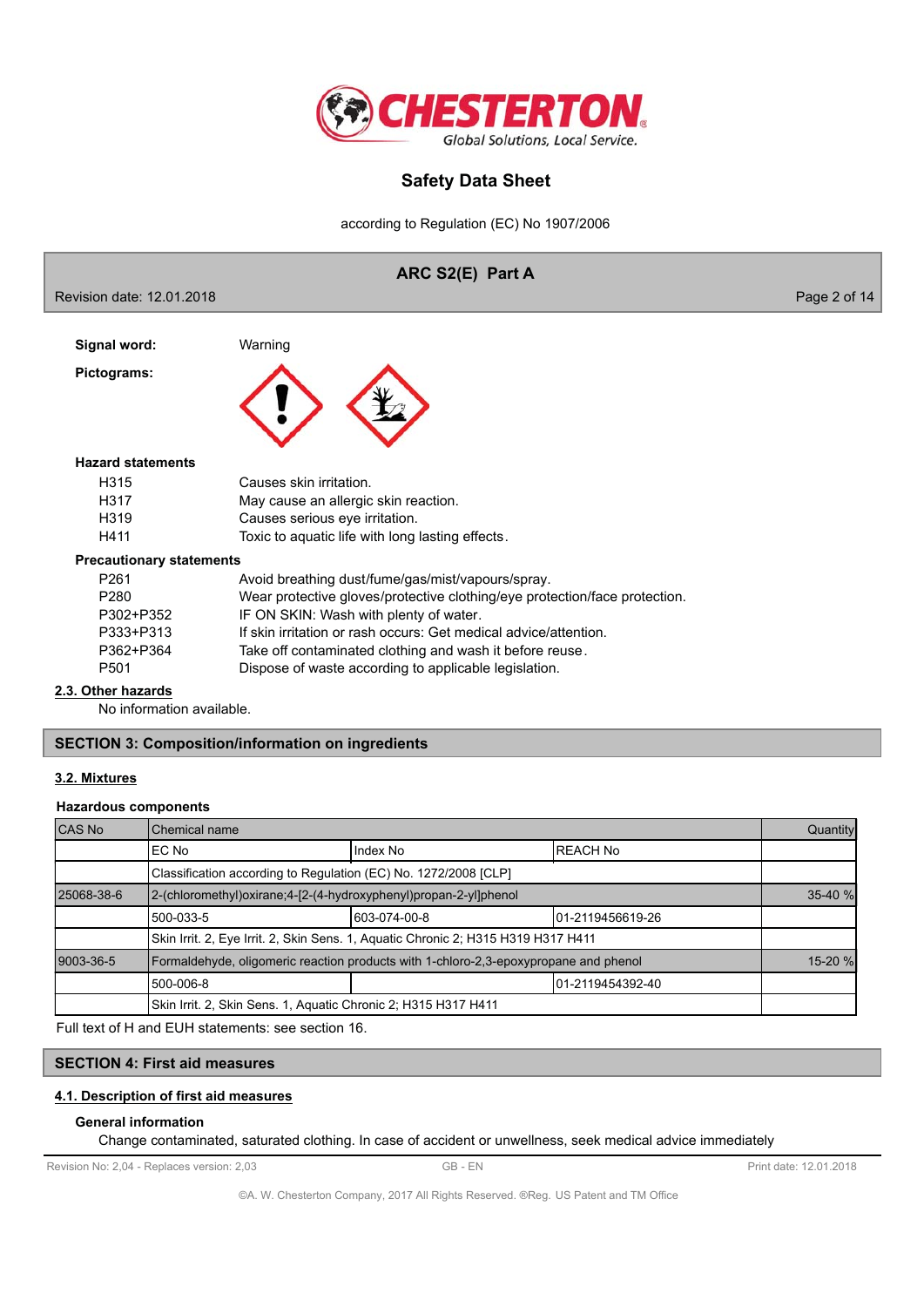

according to Regulation (EC) No 1907/2006

# ARC S2(E) Part A

Revision date: 12.01.2018

Page 3 of 14

(show directions for use or safety data sheet if possible).

#### **After inhalation**

In case of inhalation of decomposition products, affected person should be moved into fresh air and kept still.

### After contact with skin

After contact with skin, wash immediately with plenty of water and soap. Seek medical advice immediately. Do not wash with: Solvents/Thinner

### After contact with eyes

After contact with the eyes, rinse with water with the eyelids open for a sufficient length of time, then consult an ophthalmologist immediately.

### **After ingestion**

If accidentally swallowed rinse the mouth with plenty of water (only if the person is conscious) and obtain immediate medical attention.

Do NOT induce vomiting.

### 4.2. Most important symptoms and effects, both acute and delayed

Immediate medical treatment required because corrosive injuries that are not treated are hard to cure. Symptoms may develop several hours following exposure; medical observation therefore necessary for at least 48 hours

### 4.3. Indication of any immediate medical attention and special treatment needed

First Aid, decontamination, treatment of symptoms.

## **SECTION 5: Firefighting measures**

## 5.1. Extinguishing media

## Suitable extinguishing media

Dry extinguishing powder. Carbon dioxide (CO2). alcohol resistant foam. Water spray jet

### Unsuitable extinguishing media

High power water jet

### 5.2. Special hazards arising from the substance or mixture

Carbon monoxide Carbon dioxide (CO2). Nitrogen oxides (NOx)

## 5.3. Advice for firefighters

Special protective equipment for firefighters Protective clothing. In case of fire: Wear self-contained breathing apparatus.

Co-ordinate fire-fighting measures to the fire surroundings.

### **Additional information**

Collect contaminated fire extinguishing water separately. Do not allow entering drains or surface water.

## **SECTION 6: Accidental release measures**

### 6.1. Personal precautions, protective equipment and emergency procedures

See protective measures under point 7 and 8. Provide adequate ventilation. Personal protection equipment: see section 8

Revision No: 2,04 - Replaces version: 2,03

Remove persons to safety.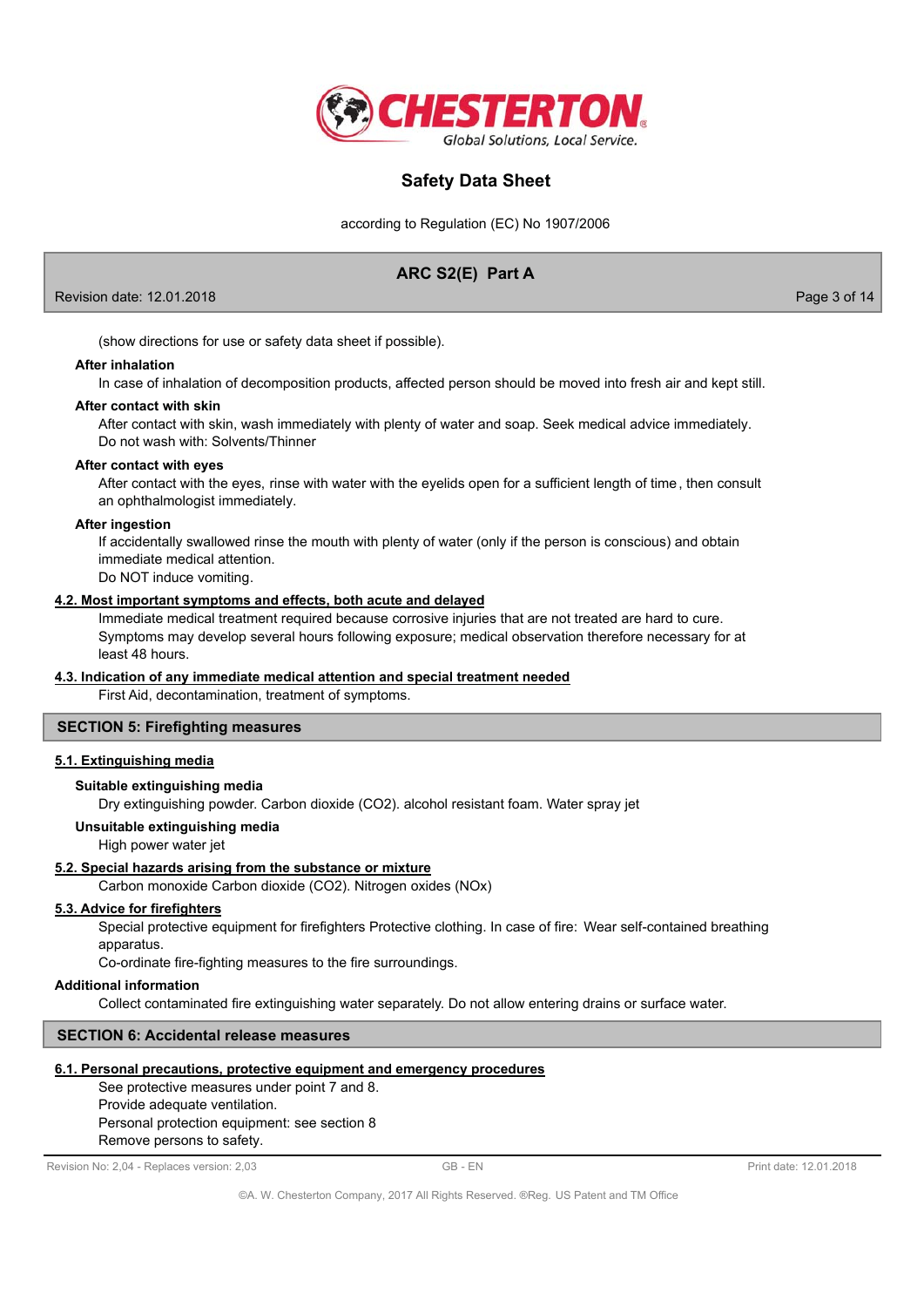

according to Regulation (EC) No 1907/2006

## ARC S2(E) Part A

Revision date: 12.01.2018

Page 4 of 14

### **6.2. Environmental precautions**

Do not allow to enter into surface water or drains. Cover drains. Adverse environmental effects

### 6.3. Methods and material for containment and cleaning up

Absorb with liquid-binding material (e.g. sand, diatomaceous earth, acid- or universal binding agents). Treat the recovered material as prescribed in the section on waste disposal.

### 6.4. Reference to other sections

See protective measures under point 7 and 8. Disposal: see section 13

## **SECTION 7: Handling and storage**

## 7.1. Precautions for safe handling

### Advice on safe handling

See section 8. Wear personal protection equipment (refer to section 8). Keep container tightly closed.

### Advice on protection against fire and explosion

Keep away from sources of heat (e.g. hot surfaces), sparks and open flames.

### 7.2. Conditions for safe storage, including any incompatibilities

### Requirements for storage rooms and vessels

Store in a cool dry place. Keep container tightly closed. Keep/Store only in original container. Protect against direct sunlight. Protect against: Frost

## 7.3. Specific end use(s)

No information available.

### **SECTION 8: Exposure controls/personal protection**

### 8.1. Control parameters

### **Exposure limits (EH40)**

| CAS No     | Substance                                       | ppm | mq/m <sup>3</sup> | fibres/mll | Category      | Origin     |
|------------|-------------------------------------------------|-----|-------------------|------------|---------------|------------|
| 409-21-2   | Silicon carbide (not whiskers), total inhalable |     | 10 <sup>1</sup>   |            | TWA(8 h)      | WEL        |
|            |                                                 |     |                   |            | STEL (15 min) | WEL        |
| 13463-67-7 | Titanium dioxide, total inhalable               |     | 10 <sup>1</sup>   |            | TWA (8 h)     | <b>WEL</b> |
|            |                                                 |     |                   |            | STEL (15 min) | WEL        |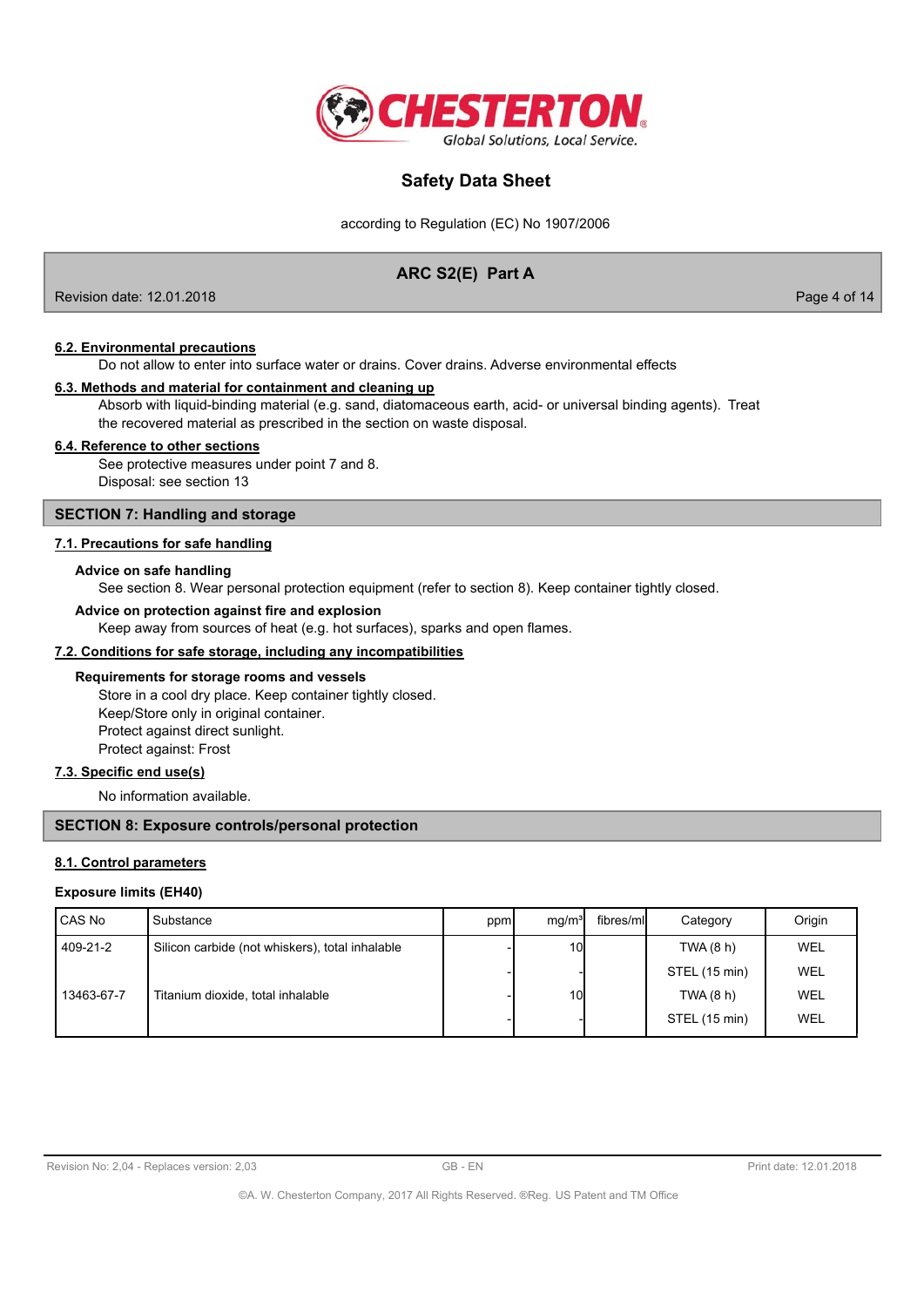

according to Regulation (EC) No 1907/2006

# ARC S2(E) Part A

Revision date: 12.01.2018

Page 5 of 14

## **DNEL/DMEL values**

| <b>CAS No</b>                                                                                     | Substance                                                            |                |          |                           |
|---------------------------------------------------------------------------------------------------|----------------------------------------------------------------------|----------------|----------|---------------------------|
| DNEL type                                                                                         |                                                                      | Exposure route | Effect   | Value                     |
| 25068-38-6                                                                                        | 2-(chloromethyl) oxirane; 4-[2-(4-hydroxyphenyl) propan-2-yl] phenol |                |          |                           |
| Worker DNEL, long-term                                                                            |                                                                      | inhalation     | systemic | 12,25 mg/m <sup>3</sup>   |
| Worker DNEL, acute                                                                                |                                                                      | inhalation     | systemic | 12,25 mg/m <sup>3</sup>   |
| Worker DNEL, long-term                                                                            |                                                                      | dermal         | systemic | 8,33 mg/kg bw/day         |
| Worker DNEL, acute                                                                                |                                                                      | dermal         | systemic | 8,33 mg/kg bw/day         |
| Consumer DNEL, long-term                                                                          |                                                                      | dermal         | systemic | 3,571 mg/kg<br>bw/day     |
| Consumer DNEL, acute                                                                              |                                                                      | dermal         | systemic | 3,571 mg/kg<br>bw/day     |
| Consumer DNEL, long-term                                                                          |                                                                      | oral           | systemic | 0,75 mg/kg bw/day         |
| Consumer DNEL, acute                                                                              |                                                                      | oral           | systemic | 0,75 mg/kg bw/day         |
|                                                                                                   |                                                                      |                |          |                           |
| 409-21-2                                                                                          | Silicon carbide                                                      |                |          |                           |
| Worker DNEL, acute                                                                                |                                                                      | inhalation     | systemic | 94 mg/ $m3$               |
| Consumer DNEL, acute                                                                              |                                                                      | inhalation     | systemic | $23$ mg/m <sup>3</sup>    |
| Consumer DNEL, acute                                                                              |                                                                      | dermal         | systemic | 200 mg/kg bw/day          |
| Consumer DNEL, acute                                                                              |                                                                      | oral           | systemic | 13 mg/kg bw/day           |
|                                                                                                   |                                                                      |                |          |                           |
| 9003-36-5<br>Formaldehyde, oligomeric reaction products with 1-chloro-2,3-epoxypropane and phenol |                                                                      |                |          |                           |
| Worker DNEL, long-term                                                                            |                                                                      | inhalation     | systemic | 29,39 mg/m <sup>3</sup>   |
| Worker DNEL, long-term                                                                            |                                                                      | dermal         | systemic | 104,15 mg/kg<br>bw/day    |
| Worker DNEL, acute                                                                                |                                                                      | dermal         | local    | 0,0083 mg/cm <sup>2</sup> |
| Consumer DNEL, long-term                                                                          |                                                                      | inhalation     | systemic | $8,7$ mg/m <sup>3</sup>   |
| Consumer DNEL, long-term                                                                          |                                                                      | dermal         | systemic | 62,5 mg/kg bw/day         |
| Consumer DNEL, long-term                                                                          |                                                                      | oral           | systemic | 6,25 mg/kg bw/day         |
| 13463-67-7                                                                                        | <b>Titanium dioxide</b>                                              |                |          |                           |
| Worker DNEL, long-term                                                                            |                                                                      | inhalation     | local    | 10 mg/ $m3$               |
| Consumer DNEL, long-term                                                                          |                                                                      | oral           | systemic | 700 mg/kg bw/day          |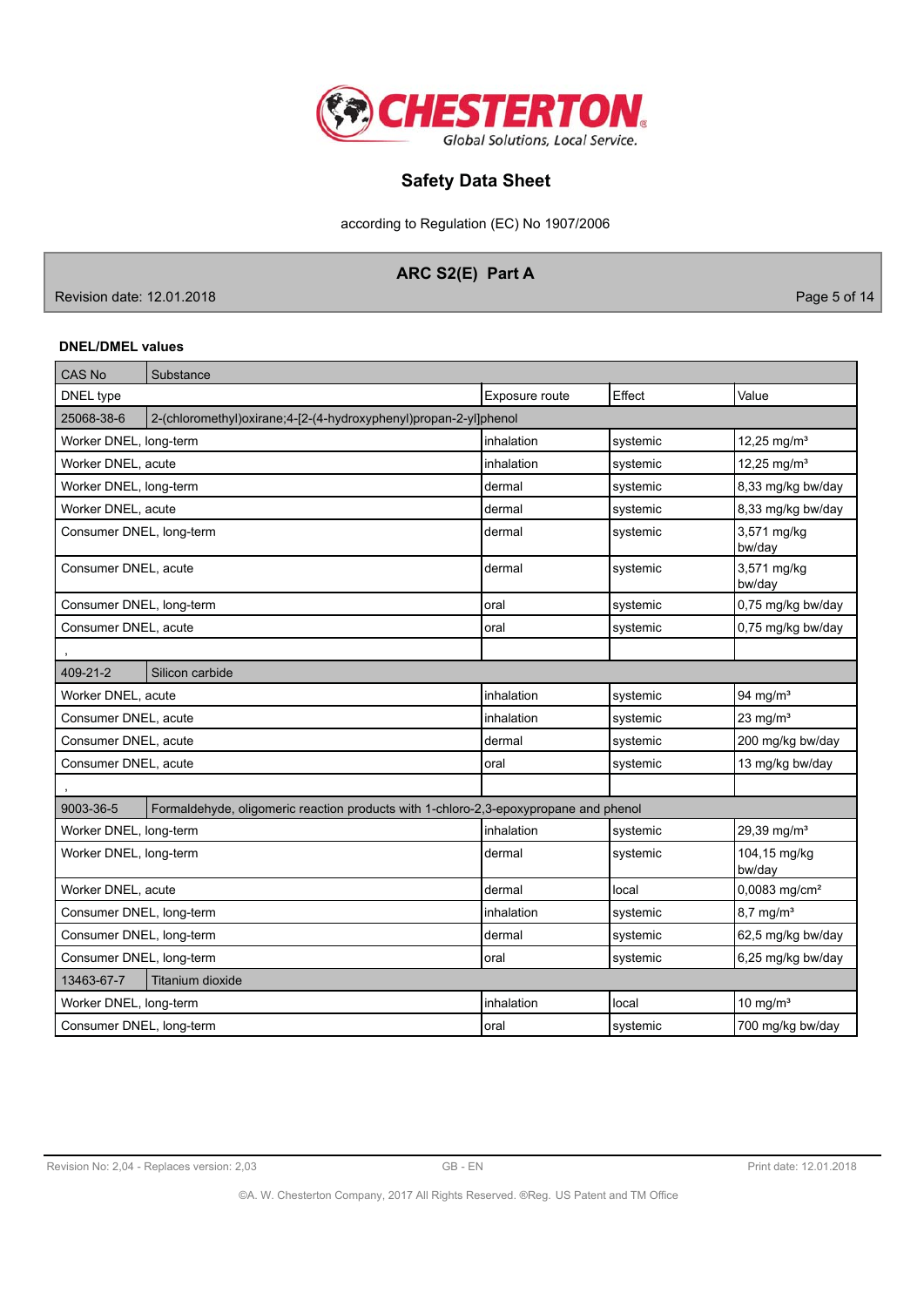

according to Regulation (EC) No 1907/2006

## ARC S2(E) Part A

Revision date: 12.01.2018

Page 6 of 14

### **PNEC values**

| <b>CAS No</b>                      | Substance                                                                            |             |
|------------------------------------|--------------------------------------------------------------------------------------|-------------|
| Value<br>Environmental compartment |                                                                                      |             |
| 25068-38-6                         | 2-(chloromethyl)oxirane;4-[2-(4-hydroxyphenyl)propan-2-yl]phenol                     |             |
| Freshwater                         |                                                                                      | 0,006 mg/l  |
| Marine water                       |                                                                                      | 0,001 mg/l  |
| Freshwater sediment                |                                                                                      | 0,996 mg/kg |
| Marine sediment                    |                                                                                      | $0,1$ mg/kg |
| Secondary poisoning                |                                                                                      | 11 mg/kg    |
| Soil                               |                                                                                      | 0,196 mg/kg |
| 9003-36-5                          | Formaldehyde, oligomeric reaction products with 1-chloro-2,3-epoxypropane and phenol |             |
| Freshwater                         |                                                                                      | 0,003 mg/l  |
| Freshwater sediment                |                                                                                      | 0,294 mg/kg |
| Marine sediment                    |                                                                                      | 0,029 mg/kg |
| Soil                               |                                                                                      | 0,237 mg/kg |
| 13463-67-7                         | Titanium dioxide                                                                     |             |
| Freshwater                         |                                                                                      | 0,184 mg/l  |
| Freshwater (intermittent releases) |                                                                                      | 0,193 mg/l  |
| Marine water                       |                                                                                      | 0,018 mg/l  |
| Freshwater sediment                |                                                                                      | 1000 mg/kg  |
| Marine sediment                    |                                                                                      | 100 mg/kg   |
|                                    | Micro-organisms in sewage treatment plants (STP)                                     | 100 mg/l    |
| Soil                               |                                                                                      | 100 mg/kg   |

## 8.2. Exposure controls

## Appropriate engineering controls

Provide adequate ventilation as well as local exhaustion at critical locations.

### Protective and hygiene measures

Work in well-ventilated zones or use proper respiratory protection. Only wear fitting, comfortable and clean protective clothing. Avoid contact with skin, eyes and clothes. Wash hands and face before breaks and after work and take a shower if necessary.

### Eye/face protection

Suitable eye protection: Eye glasses with side protection goggles

### **Hand protection**

Tested protective gloves must be worn: DIN EN 374 NBR (Nitrile rubber), Butyl caoutchouc (butyl rubber)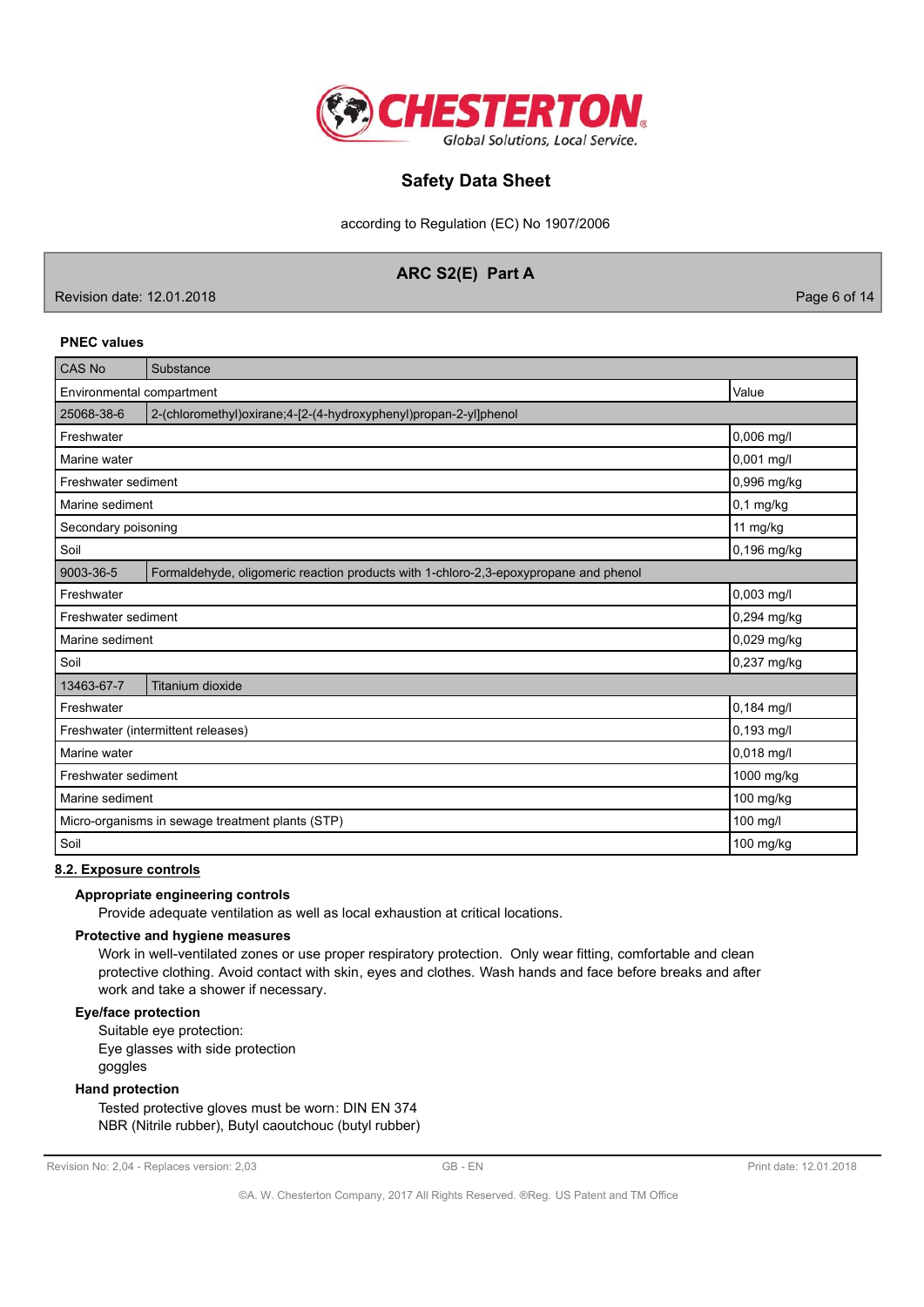

according to Regulation (EC) No 1907/2006

## ARC S2(E) Part A

Page 7 of 14

Thickness of the glove material  $>= 0.4$  mm

Breakthrough times and swelling properties of the material must be taken into consideration.

For special purposes, it is recommended to check the resistance to chemicals of the protective gloves

mentioned above together with the supplier of these gloves.

Wearing time with occasional contact (splashes): max. 480 min. (NBR (Nitrile rubber))

Wearing time with permanent contact 240 - 480 min (NBR (Nitrile rubber))

Observe the wear time limits as specified by the manufacturer.

## **Skin protection**

Revision date: 12.01.2018

Protective clothing

## **Respiratory protection**

If technical exhaust or ventilation measures are not possible or insufficient, respiratory protection must be worn.

Combination filtering device (EN 14387) A-P3 Self-contained respirator (breathing apparatus) (DIN EN 133)

### **SECTION 9: Physical and chemical properties**

### 9.1. Information on basic physical and chemical properties

| Physical state:<br>Colour:                                        | Paste<br>blue |                |
|-------------------------------------------------------------------|---------------|----------------|
| Odour:                                                            | sweet odour   |                |
| pH-Value:                                                         |               | not applicable |
| Changes in the physical state                                     |               |                |
| Melting point:                                                    |               | not determined |
| Initial boiling point and boiling range:                          |               | $>200$ °C      |
| Flash point:                                                      |               | $>93$ °C       |
| <b>Flammability</b>                                               |               |                |
| Solid:                                                            |               | not determined |
| Gas:                                                              |               | not determined |
| <b>Explosive properties</b><br>not explosive according to EU A.14 |               |                |
| Lower explosion limits:                                           |               | not applicable |
| Upper explosion limits:                                           |               | not applicable |
| Ignition temperature:                                             |               | not determined |
| <b>Auto-ignition temperature</b>                                  |               |                |
| Solid:                                                            |               | not determined |
| Gas:                                                              |               | not determined |
| Decomposition temperature:                                        |               | not determined |
| <b>Oxidizing properties</b><br>Not oxidising.                     |               |                |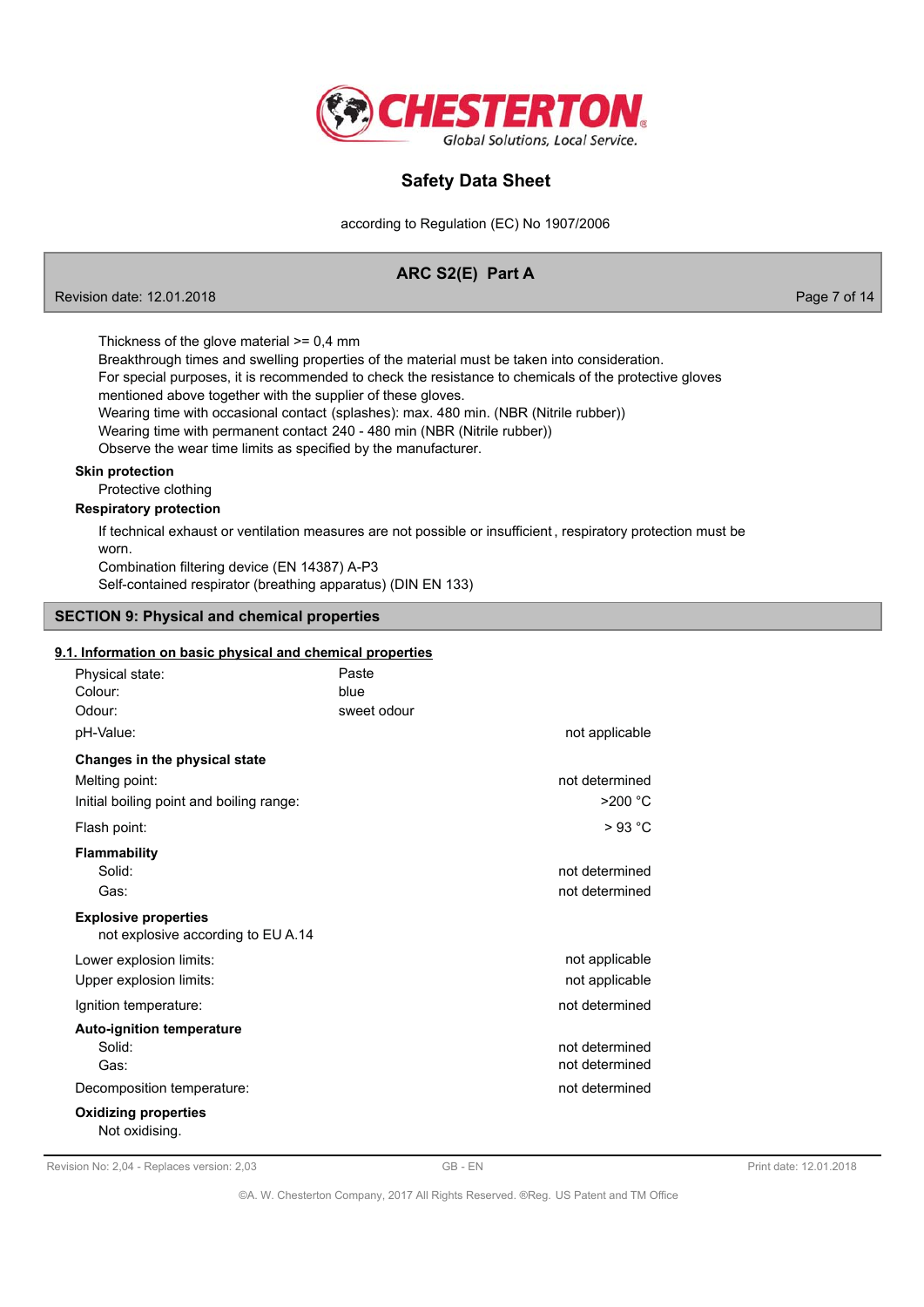

according to Regulation (EC) No 1907/2006

## ARC S2(E) Part A

Page 8 of 14

| Vapour pressure:                                          | >1 (air=1) hPa                                                                                        |
|-----------------------------------------------------------|-------------------------------------------------------------------------------------------------------|
| Density:                                                  | $1,6$ g/cm <sup>3</sup>                                                                               |
| Water solubility:                                         | The study does not need to be conducted<br>because the substance is known to be<br>insoluble in water |
| Solubility in other solvents<br>No information available. |                                                                                                       |
| Partition coefficient:                                    | not determined                                                                                        |
| Viscosity / dynamic:<br>(at 25 $^{\circ}$ C)              | 74k mPa∙s                                                                                             |
| Vapour density:                                           | not determined                                                                                        |
| Evaporation rate:                                         | $<$ 1 (ether = 1)                                                                                     |
| 9.2. Other information                                    |                                                                                                       |
| No information available.                                 |                                                                                                       |

## **SECTION 10: Stability and reactivity**

#### 10.1. Reactivity

The product is stable under storage at normal ambient temperatures.

#### 10.2. Chemical stability

Revision date: 12.01.2018

The substance is chemically stable under recommended conditions of storage, use and temperature.

## 10.3. Possibility of hazardous reactions

Exothermic reaction with: Acid, Oxidising agent

## 10.4. Conditions to avoid

Keep away from sources of heat (e.g. hot surfaces), sparks and open flames.

## 10.5. Incompatible materials

Acid, Oxidising agent

## 10.6. Hazardous decomposition products

Does not decompose when used for intended uses.

### **SECTION 11: Toxicological information**

## 11.1. Information on toxicological effects

#### **Acute toxicity**

Based on available data, the classification criteria are not met.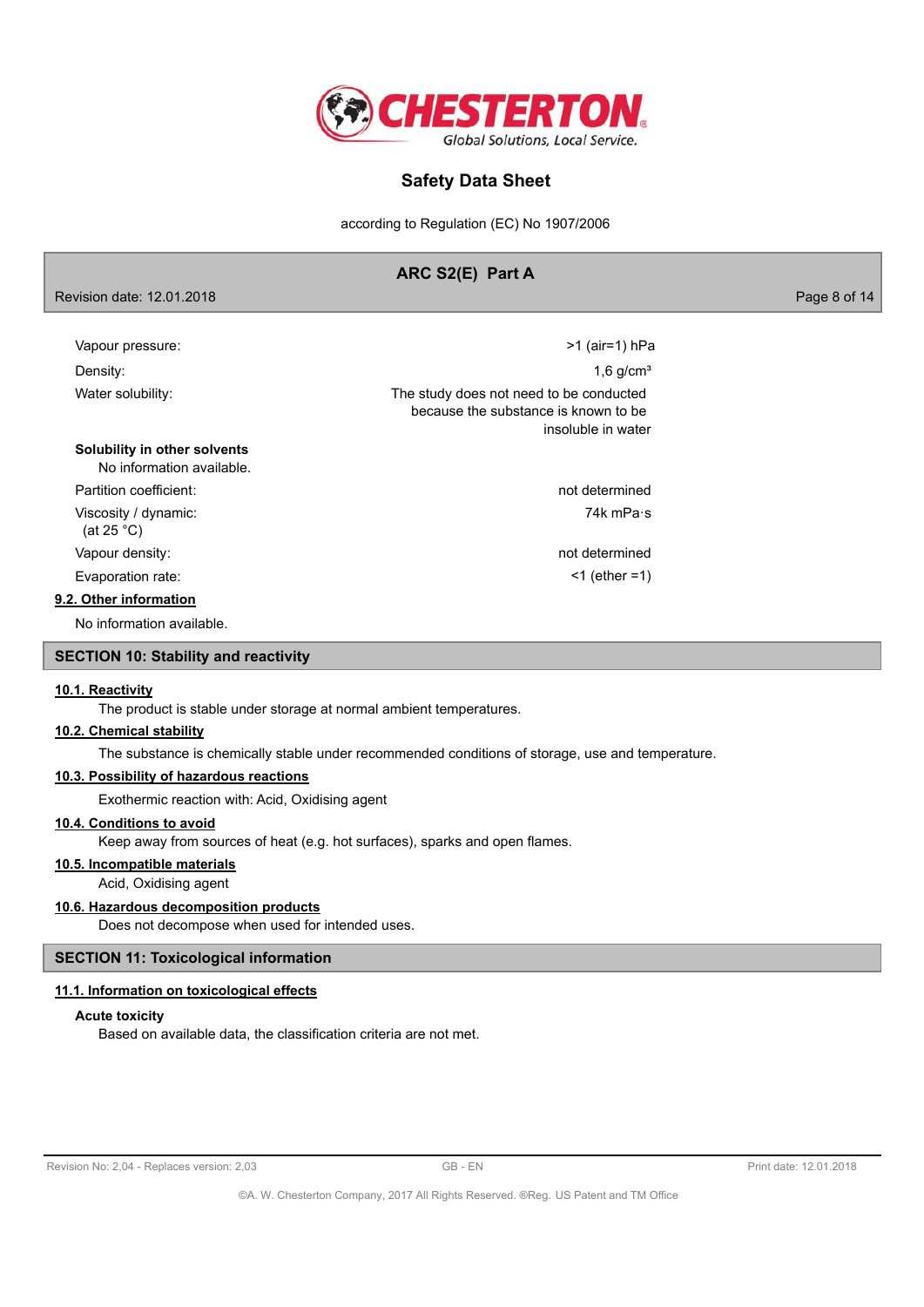

according to Regulation (EC) No 1907/2006

## ARC S2(E) Part A

Revision date: 12.01.2018

Page 9 of 14

| CAS No     | Chemical name                                                                        |                                     |         |                     |                            |
|------------|--------------------------------------------------------------------------------------|-------------------------------------|---------|---------------------|----------------------------|
|            | Exposure route                                                                       | Dose                                | Species | <b>Source</b>       | Method                     |
| 25068-38-6 | 2-(chloromethyl)oxirane;4-[2-(4-hydroxyphenyl)propan-2-yl]phenol                     |                                     |         |                     |                            |
|            | oral                                                                                 | LD50<br>> 2000<br>mg/kg             | lRat    | Study report (2007) | IOECD Guideline 420        |
|            | Idermal                                                                              | LD <sub>50</sub><br>> 2000<br>mg/kg | Rat     | Study report (2007) | <b>IOECD Guideline 402</b> |
| 9003-36-5  | Formaldehyde, oligomeric reaction products with 1-chloro-2,3-epoxypropane and phenol |                                     |         |                     |                            |
|            | oral                                                                                 | > 5000<br>LD50<br>mg/kg             | Rat     | Study report (1988) | <b>IOECD Guideline 401</b> |
|            | dermal                                                                               | LD50<br>> 2000<br>mg/kg             | Rat     | Study report (1988) | <b>IOECD Guideline 402</b> |

### **Irritation and corrosivity**

Causes skin irritation.

Causes serious eye irritation.

## **Sensitising effects**

May cause an allergic skin reaction. (2-(chloromethyl)oxirane;4-[2-(4-hydroxyphenyl)propan-2-yl]phenol; Formaldehyde, oligomeric reaction products with 1-chloro-2,3-epoxypropane and phenol)

## Carcinogenic/mutagenic/toxic effects for reproduction

Based on available data, the classification criteria are not met.

## **STOT-single exposure**

Based on available data, the classification criteria are not met.

### **STOT-repeated exposure**

Based on available data, the classification criteria are not met.

### **Aspiration hazard**

Based on available data, the classification criteria are not met.

### **SECTION 12: Ecological information**

#### 12.1. Toxicity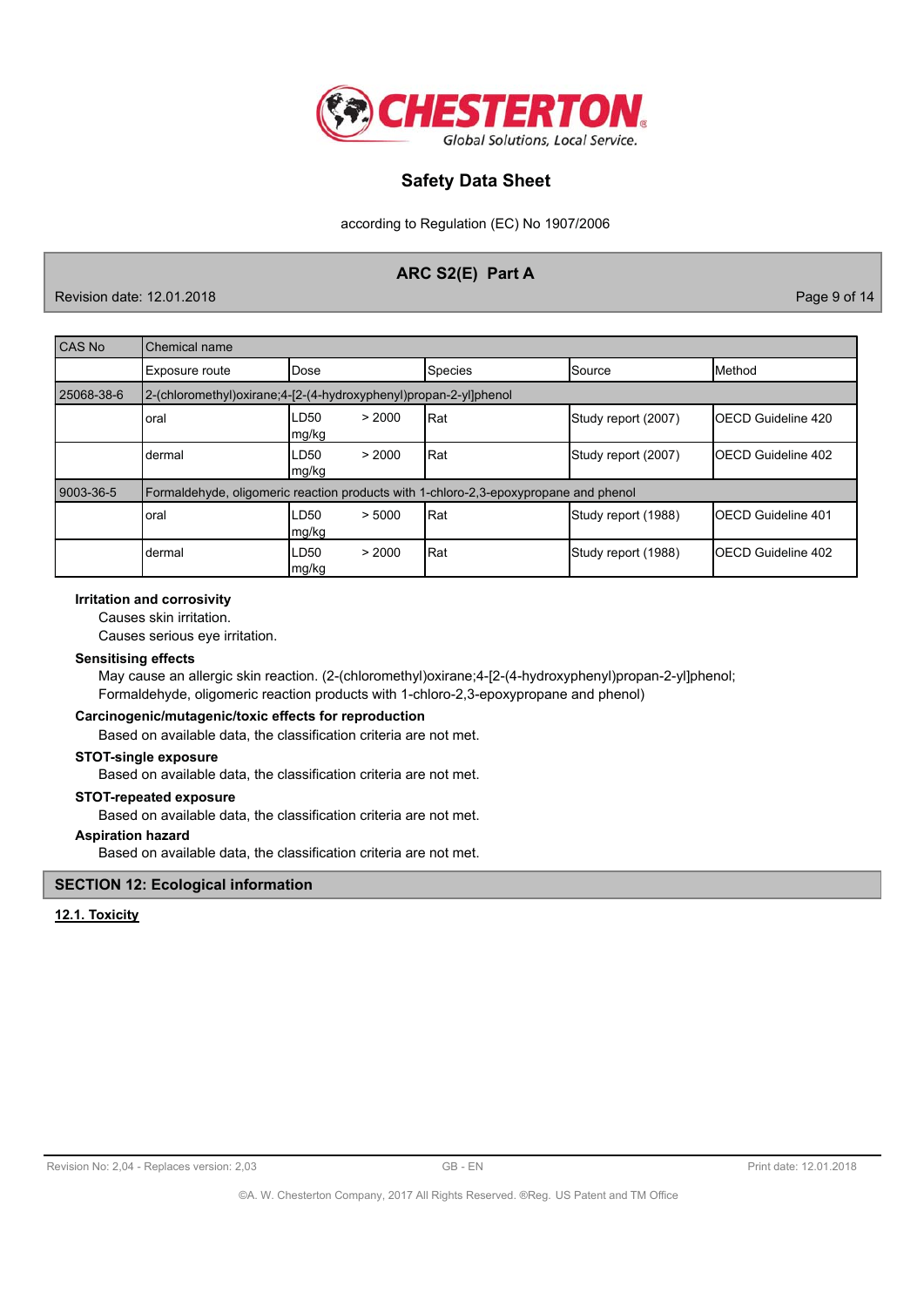

according to Regulation (EC) No 1907/2006

## ARC S2(E) Part A

Revision date: 12.01.2018

Page 10 of 14

| CAS No     | Chemical name                                                                        |                           |            |  |                                         |                        |                              |
|------------|--------------------------------------------------------------------------------------|---------------------------|------------|--|-----------------------------------------|------------------------|------------------------------|
|            | Aquatic toxicity                                                                     | Dose                      |            |  | $[h]   [d]$ Species                     | Source                 | Method                       |
| 25068-38-6 | 2-(chloromethyl) oxirane; 4-[2-(4-hydroxyphenyl) propan-2-yl] phenol                 |                           |            |  |                                         |                        |                              |
|            | Acute fish toxicity                                                                  | <b>LC50</b>               | $3,6$ mg/l |  | 96 hOncorhynchus mykiss                 | Study report<br>(1982) | <b>OECD Guideline</b><br>203 |
|            | Acute algae toxicity                                                                 | ErC50<br>mg/l             | >100       |  | 72 hlPseudokirchneriella<br>subcapitata | Study report<br>(2007) | <b>OECD Guideline</b><br>201 |
|            | Acute crustacea toxicity                                                             | <b>EC50</b>               | $1,7$ mg/l |  | 48 h Daphnia magna                      | Study report<br>(1984) | <b>OECD Guideline</b><br>202 |
|            | Crustacea toxicity                                                                   | <b>NOEC</b>               | $0,3$ mg/l |  | 21 d Daphnia magna                      | Study report<br>(1984) | <b>OECD Guideline</b><br>211 |
| 9003-36-5  | Formaldehyde, oligomeric reaction products with 1-chloro-2,3-epoxypropane and phenol |                           |            |  |                                         |                        |                              |
|            | Acute fish toxicity                                                                  | LC50<br>mg/l              | >1000      |  | 96 hOncorhynchus mykiss                 | Study report<br>(1998) | <b>OECD Guideline</b><br>203 |
|            | Acute algae toxicity                                                                 | ErC <sub>50</sub><br>mg/l | > 1.8      |  | 72 hlPseudokirchneriella<br>subcapitata | Study report<br>(1993) | <b>OECD Guideline</b><br>201 |
|            | Acute crustacea toxicity                                                             | <b>EC50</b><br>mg/l       | >1000      |  | 48 h Daphnia magna                      | Study report<br>(1998) | <b>OECD Guideline</b><br>202 |
|            | Crustacea toxicity                                                                   | <b>NOEC</b>               | $0.3$ mg/l |  | 21 d Daphnia magna                      | Study report<br>(1984) | <b>OECD Guideline</b><br>211 |

## 12.2. Persistence and degradability

No information available.

# 12.3. Bioaccumulative potential

## Partition coefficient n-octanol/water

| <b>CAS No</b> | IChemical name                                                                       | Log Pow   |
|---------------|--------------------------------------------------------------------------------------|-----------|
| 25068-38-6    | 2-(chloromethyl)oxirane;4-[2-(4-hydroxyphenyl)propan-2-yl]phenol                     | $>= 2.64$ |
| 9003-36-5     | Formaldehyde, oligomeric reaction products with 1-chloro-2,3-epoxypropane and phenol |           |

**BCF** 

| <b>ICAS No</b> | <b>IChemical name</b>                                                                      | <b>BCF</b> | <b>I</b> Species | ISource               |
|----------------|--------------------------------------------------------------------------------------------|------------|------------------|-----------------------|
| 25068-38-6     | $2-(\text{chloromethyl})\text{oxirane}; 4-[2-$<br>$(4-hydroxyphenyl)$ propan-2-yl]phenol   | 31         |                  | Study report (2010)   |
| 9003-36-5      | Formaldehyde, oligomeric reaction<br>products with<br>1-chloro-2,3-epoxypropane and phenol | 150        |                  | ∣Other companγ data ( |

## 12.4. Mobility in soil

No information available.

## 12.5. Results of PBT and vPvB assessment

The substances in the mixture do not meet the PBT/vPvB criteria according to REACH, annex XIII.

## 12.6. Other adverse effects

No information available.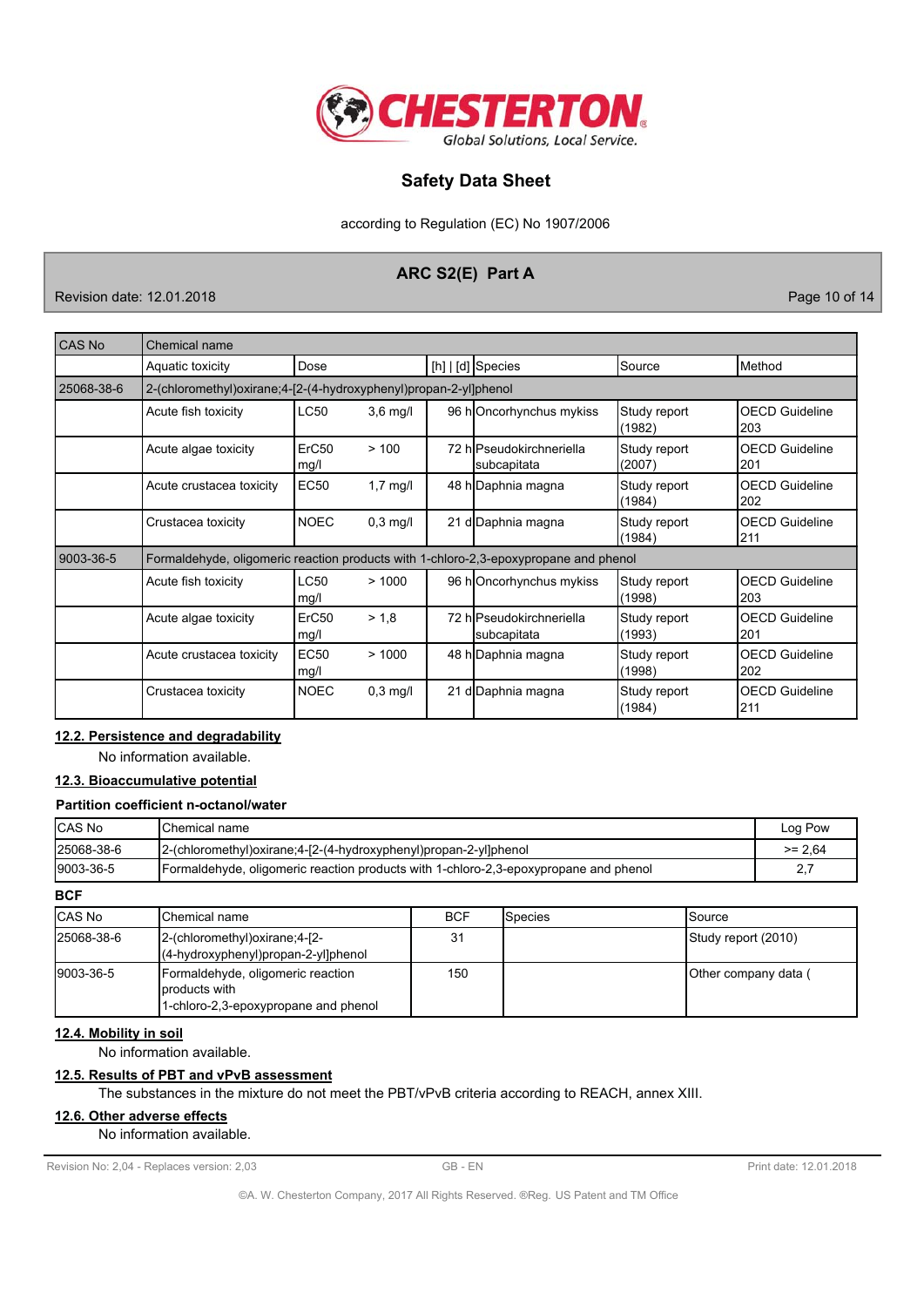

according to Regulation (EC) No 1907/2006

## ARC S2(E) Part A

Revision date: 12.01.2018

Page 11 of 14

## **SECTION 13: Disposal considerations**

## 13.1. Waste treatment methods

### Advice on disposal

Dispose of waste according to applicable legislation.

### **Contaminated packaging**

Non-contaminated packages may be recycled. Dispose of waste according to applicable legislation.

## **SECTION 14: Transport information**

## Land transport (ADR/RID)

| 14.1. UN number:                  | <b>UN 3082</b>                                                       |
|-----------------------------------|----------------------------------------------------------------------|
| 14.2. UN proper shipping name:    | ENVIRONMENTALLY HAZARDOUS SUBSTANCE, LIQUID, N.O.S.                  |
|                                   | (epoxy resin)                                                        |
| 14.3. Transport hazard class(es): | 9                                                                    |
| 14.4. Packing group:              | III                                                                  |
| Hazard label:                     | 9                                                                    |
| Classification code:              | M <sub>6</sub>                                                       |
| <b>Special Provisions:</b>        | 274 335 375 601                                                      |
| Limited quantity:                 | 5L                                                                   |
| Excepted quantity:                | E1                                                                   |
| Transport category:               | 3                                                                    |
| Hazard No:                        | 90                                                                   |
| Tunnel restriction code:          | F                                                                    |
| Inland waterways transport (ADN)  |                                                                      |
| 14.1. UN number:                  | <b>UN 3082</b>                                                       |
| 14.2. UN proper shipping name:    | ENVIRONMENTALLY HAZARDOUS SUBSTANCE, LIQUID, N.O.S.<br>(epoxy resin) |
| 14.3. Transport hazard class(es): | 9                                                                    |
| 14.4. Packing group:              | III                                                                  |
| Hazard label:                     | 9                                                                    |
| Classification code:              | M <sub>6</sub>                                                       |
| <b>Special Provisions:</b>        | 274 335 375 601                                                      |
| Limited quantity:                 | 5L                                                                   |
| Excepted quantity:                | E1                                                                   |
| <b>Marine transport (IMDG)</b>    |                                                                      |
| 14.1. UN number:                  | <b>UN 3082</b>                                                       |
| 14.2. UN proper shipping name:    | ENVIRONMENTALLY HAZARDOUS SUBSTANCE, LIQUID, N.O.S.<br>(epoxy resin  |
|                                   |                                                                      |
| 14.3. Transport hazard class(es): | 9                                                                    |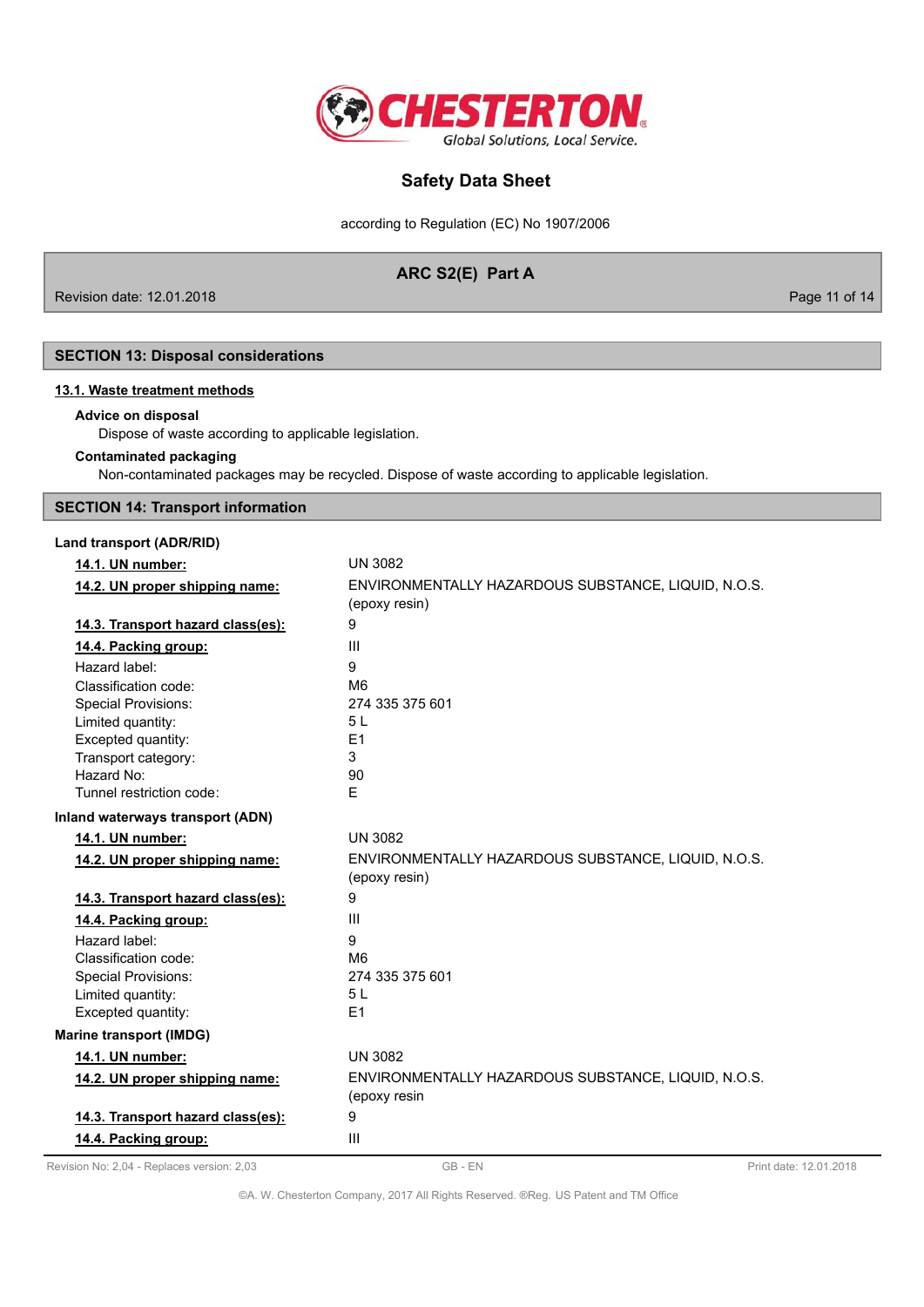

according to Regulation (EC) No 1907/2006

| ARC S2(E) Part A |
|------------------|
|------------------|

Revision date: 12.01.2018 Page 12 of 14 9 Hazard label: P Marine pollutant: **Special Provisions:** 274, 335, 969 Limited quantity:  $5L$ Excepted quantity:  $F<sub>1</sub>$ F-A, S-F EmS: Air transport (ICAO-TI/IATA-DGR) 14.1. UN number: **UN 3082** 14.2. UN proper shipping name: ENVIRONMENTALLY HAZARDOUS SUBSTANCE, LIQUID, N.O.S. (epoxy resin) 9 14.3. Transport hazard class(es):  $\overline{\mathbf{H}}$ 14.4. Packing group: Hazard label:  $\alpha$ Special Provisions: A97 A158 A197 Limited quantity Passenger: 30 kg G Y964 Passenger LQ: Excepted quantity:  $E1$ 964 IATA-packing instructions - Passenger:  $4501$ IATA-max. quantity - Passenger: IATA-packing instructions - Cargo: 964 IATA-max. quantity - Cargo: 450L 14.5. Environmental hazards ENVIRONMENTALLY HAZARDOUS: yes Danger releasing substance: epoxy resin 14.6. Special precautions for user No information available. 14.7. Transport in bulk according to Annex II of Marpol and the IBC Code No information available. **SECTION 15: Regulatory information** 15.1. Safety, health and environmental regulations/legislation specific for the substance or mixture National regulatory information **Employment restrictions:** Observe restrictions to employment for juvenils according to the 'juvenile work protection quideline' (94/33/EC). Observe employment restrictions under the Maternity Protection Directive (92/85/EEC) for expectant or nursing mothers. Observe employment restrictions for women of child-bearing age. Water contaminating class (D): 2 - clearly water contaminating 15.2. Chemical safety assessment

For the following substances of this mixture a chemical safety assessment has been carried out: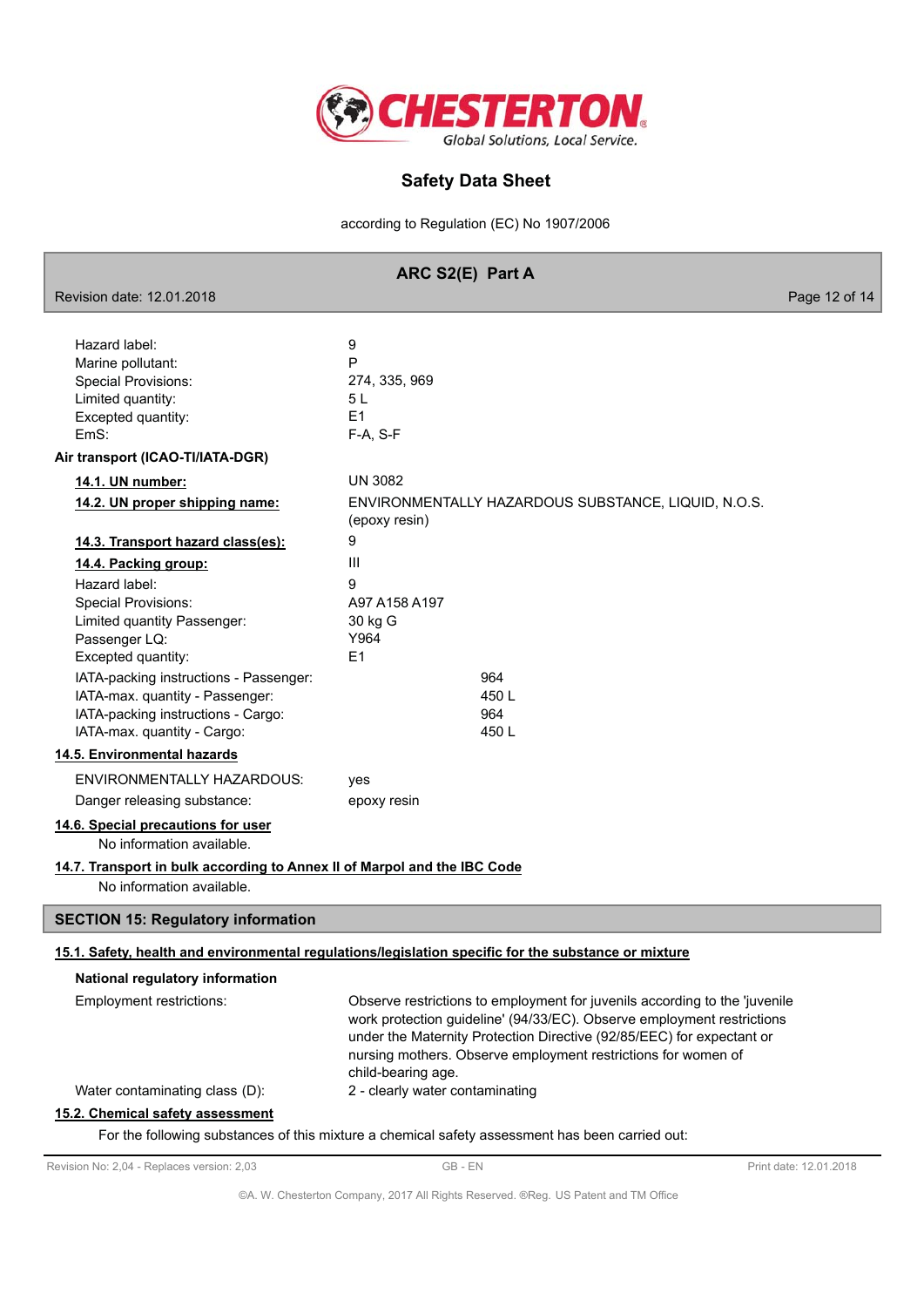

according to Regulation (EC) No 1907/2006

# ARC S2(E) Part A

Revision date: 12.01.2018

Page 13 of 14

2-(chloromethyl)oxirane;4-[2-(4-hydroxyphenyl)propan-2-yl]phenol Silicon carbide Formaldehyde, oligomeric reaction products with 1-chloro-2,3-epoxypropane and phenol Titanium dioxide

## **SECTION 16: Other information**

### Abbreviations and acronyms

ADR: Accord européen sur le transport des marchandises dangereuses par Route (European Agreement concerning the International Carriage of Dangerous Goods by Road) RID:Règlement international conernat le transport des marchandises dangereuses par chemin de fer (Regulations Concerning the International Transport of Dangerous Goods by Rail) IMDG: International Maritime Code for Dangerous Goods IATA: International Air Transport Association IATA-DGR: Dangerous Goods Refulations by the "International Air Transport Association" (IATA) ICAO: International Civil Aviation Organization ICAO-TI: Technical Instructions by the "International Civil Aviation Organization" (ICAO) CAS: Chemical Abstracts Service (division of the American Chemical Society) GHS: Globally Harmonized System of Classification and Labelling of Chemicals CLP: Regulation on Classification. Labelling and Packaging of Substances and Mixtures. LC50: Lethal concentration, 50 percent LD50: Lethal dose, 50 percent EC50: Effectice concentration, 50 percent DNEL: Derived No Effect Level PNEC: Predicted No Effect Concentration

PBT: Persistent. Bioaccumulative and Toxic

vPvB: very Persistent and very Bioaccumulative

## Classification for mixtures and used evaluation method according to Regulation (EC) No. 1272/2008 [CLP]

| l Classification        | Classification procedure    |
|-------------------------|-----------------------------|
| Skin Irrit. 2; H315     | l Calculation method        |
| Eye Irrit. 2; H319      | l Calculation method        |
| Skin Sens. 1; H317      | Calculation method          |
| Aquatic Chronic 2; H411 | <b>I</b> Calculation method |

### Relevant H and EUH statements (number and full text)

| H315 | Causes skin irritation.                         |
|------|-------------------------------------------------|
| H317 | May cause an allergic skin reaction.            |
| H319 | Causes serious eye irritation.                  |
| H411 | Toxic to aquatic life with long lasting effects |
|      |                                                 |

### **Further Information**

This information is based solely on data privided by suppliers of the materials used, not on the mixture itself. No warranty is expressed or implied regarding the suitability of the product for the user's particular purpose. The user must make their own determination as to suitability.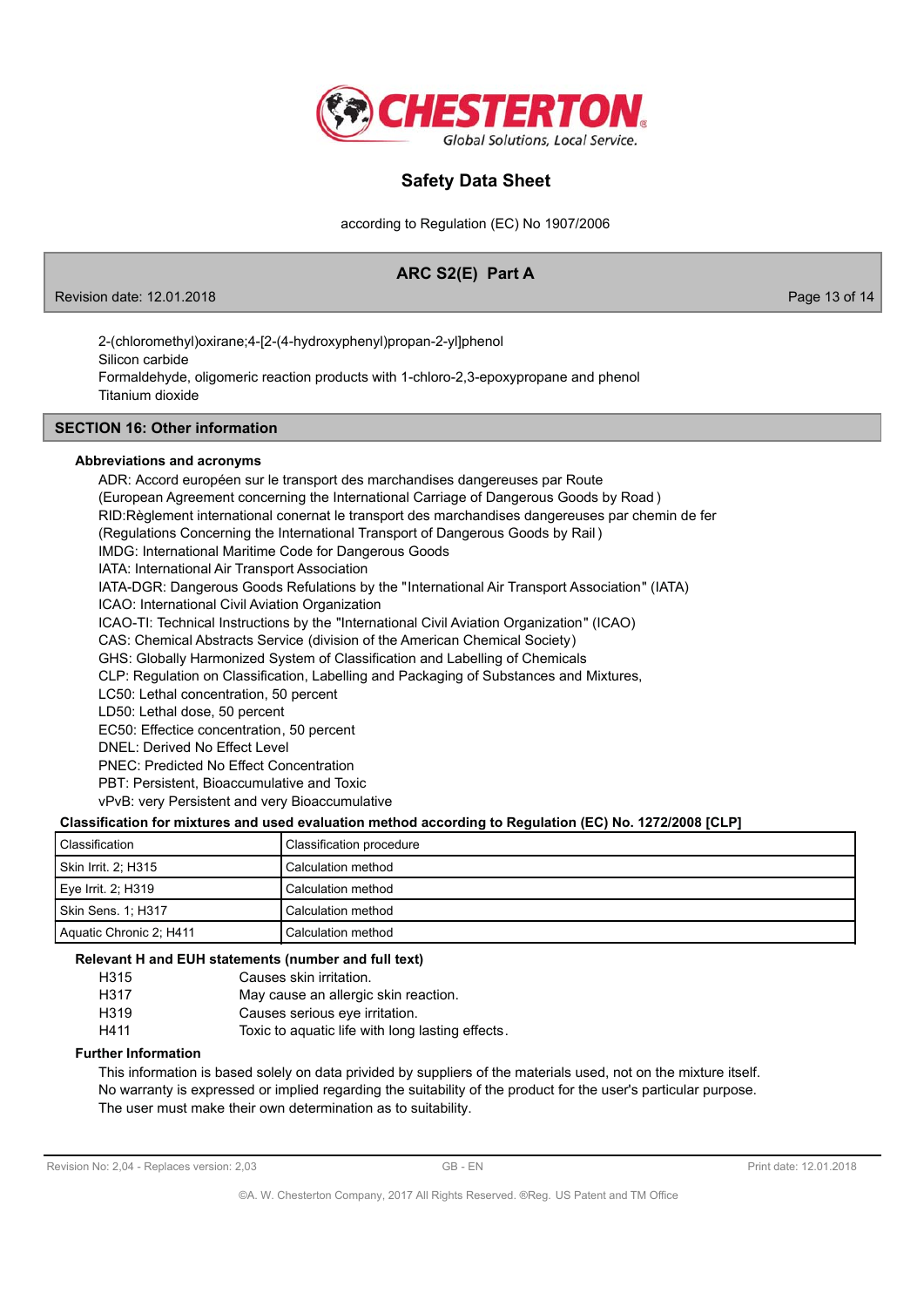

according to Regulation (EC) No 1907/2006

ARC S2(E) Part A

Page 14 of 14

Revision date: 12.01.2018

(The data for the hazardous ingredients were taken respectively from the last version of the sub-contractor's safety data sheet.)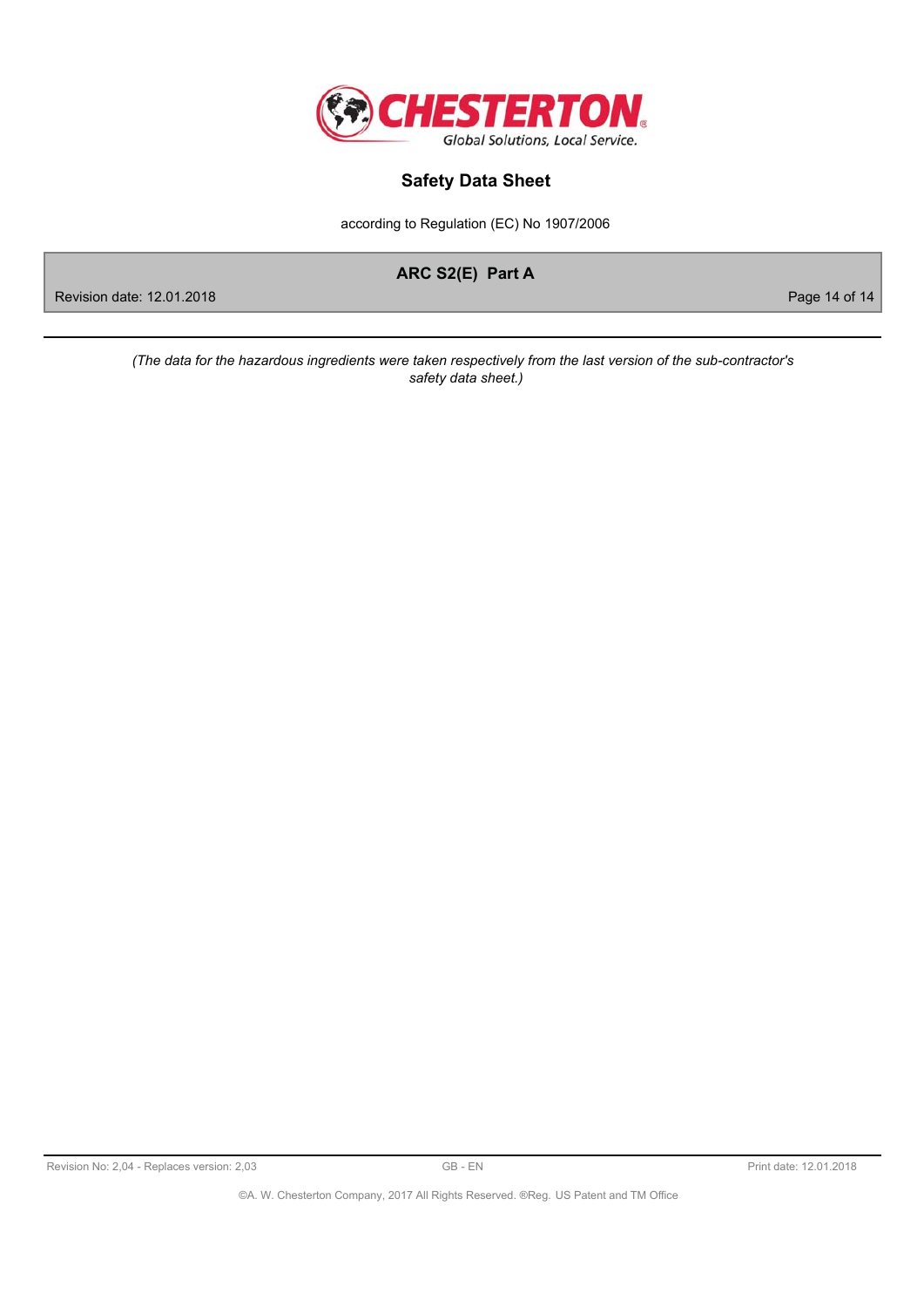

according to Regulation (EC) No 1907/2006

# ARC S2(E) GN Part B, ARC S2(E) GY Part B

Revision date: 12.01.2018

Page 1 of 15

## SECTION 1: Identification of the substance/mixture and of the company/undertaking

### 1.1. Product identifier

ARC S2(E) GN Part B, ARC S2(E) GY Part B

### 1.2. Relevant identified uses of the substance or mixture and uses advised against

### Use of the substance/mixture

ARC Polymer Composite. Repair damage caused by impact, abrasion, erosion or corrosion; rebuild worn areas; fill holes and cracks; provide abrasion resistant surfaces.

#### **Uses advised against**

No information available.

## 1.3. Details of the supplier of the safety data sheet

| Company name:            | Chesterton International GmbH        |                               |
|--------------------------|--------------------------------------|-------------------------------|
| Street:                  | Am Lenzenfleck 23                    |                               |
| Place:                   | DE-85737 Ismaning GERMANY            |                               |
| Telephone:               | $+4989996546 - 0$                    | Telefax: +49 89 99 65 46 - 50 |
| e-mail:                  | eu-sds@chesterton.com                |                               |
| e-mail (Contact person): | eu-sds@chesterton.com                |                               |
| Internet:                | www.chesterton.com                   |                               |
| Responsible Department:  | eu-sds@chesterton.com                |                               |
| 1.4. Emergency telephone | +49(0) 551 - 1 92 40 (GIZ-Nord, 24h) |                               |

number:

## **SECTION 2: Hazards identification**

## 2.1. Classification of the substance or mixture

## **Regulation (EC) No. 1272/2008** Hazard categories: Skin corrosion/irritation: Skin Corr. 1B Serious eye damage/eye irritation: Eye Dam. 1 Respiratory or skin sensitisation: Skin Sens. 1 Hazardous to the aquatic environment: Aquatic Chronic 3 **Hazard Statements:** Causes severe skin burns and eye damage. Causes serious eye damage. May cause an allergic skin reaction.

Harmful to aquatic life with long lasting effects.

## 2.2. Label elements

### **Regulation (EC) No. 1272/2008**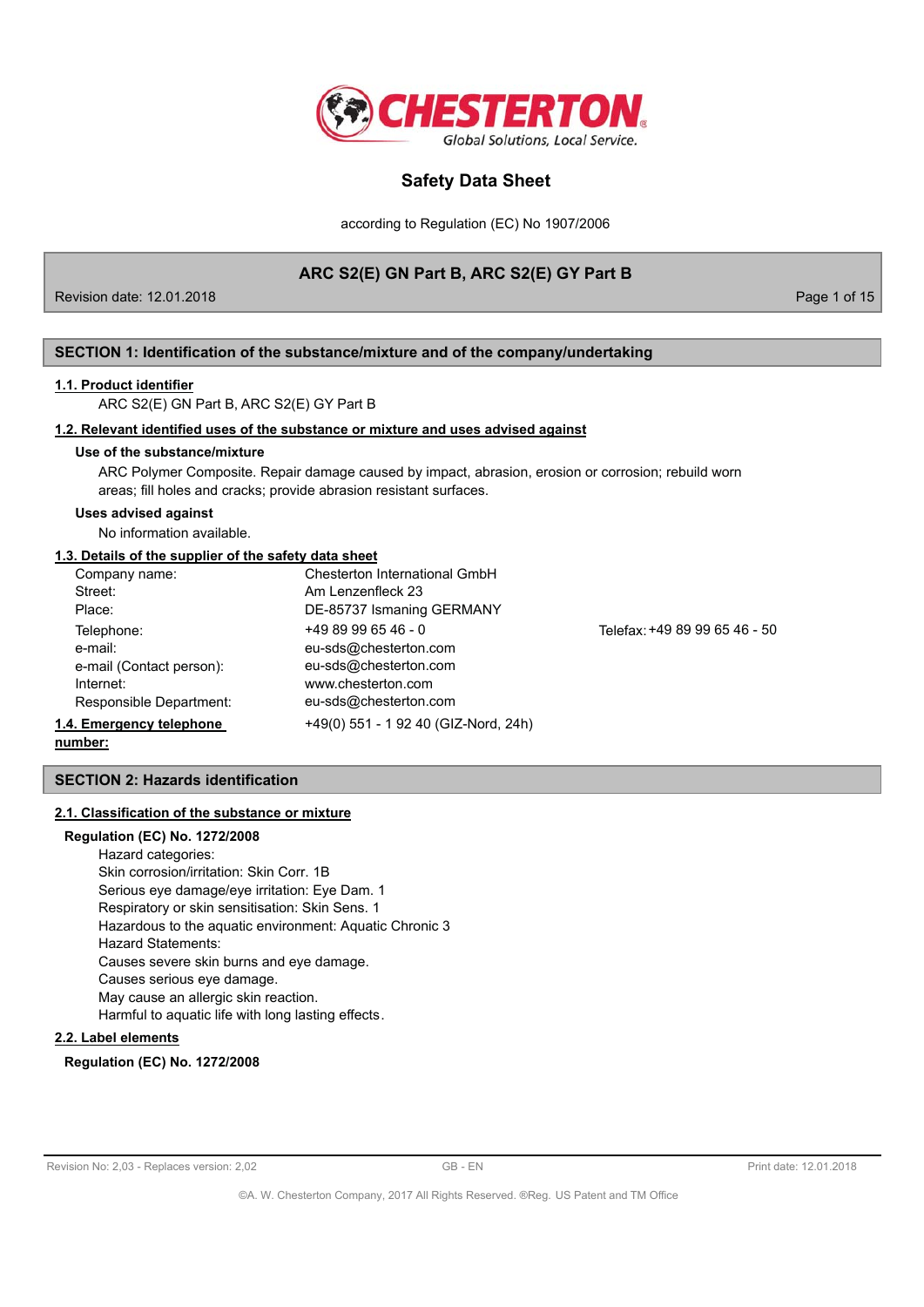

according to Regulation (EC) No 1907/2006

# ARC S2(E) GN Part B, ARC S2(E) GY Part B

Revision date: 12.01.2018

Page 2 of 15

## **Hazard components for labelling**

3-aminomethyl-3,5,5-trimethylcyclohexylamine

Fatty acids, C18, unsatd., dimers, reaction products with N,N-dimethyl-1,3-propanediamine and 1,3-propanediamine

N-(3-(trimethoxysilyl)propyl)ethylenediamine

Danger

Signal word:

## Pictograms:



## **Hazard statements**

| H314 | Causes severe skin burns and eye damage.           |
|------|----------------------------------------------------|
| H317 | May cause an allergic skin reaction.               |
| H412 | Harmful to aquatic life with long lasting effects. |

## **Precautionary statements**

| Cautional y Statements |                                                                                                                                     |
|------------------------|-------------------------------------------------------------------------------------------------------------------------------------|
| P260                   | Do not breathe dust/fume/gas/mist/vapours/spray.                                                                                    |
| P <sub>264</sub>       | Wash hands thoroughly after handling.                                                                                               |
| P <sub>280</sub>       | Wear protective gloves/protective clothing/eye protection/face protection.                                                          |
| P303+P361+P353         | IF ON SKIN (or hair): Take off immediately all contaminated clothing. Rinse skin with<br>water or shower.                           |
| P305+P351+P338         | IF IN EYES: Rinse cautiously with water for several minutes. Remove contact lenses, if<br>present and easy to do. Continue rinsing. |
| P310                   | Immediately call a POISON CENTER/doctor.                                                                                            |
| har hazarde            |                                                                                                                                     |

# 2.3. Other hazards

No information available.

### **SECTION 3: Composition/information on ingredients**

### 3.2. Mixtures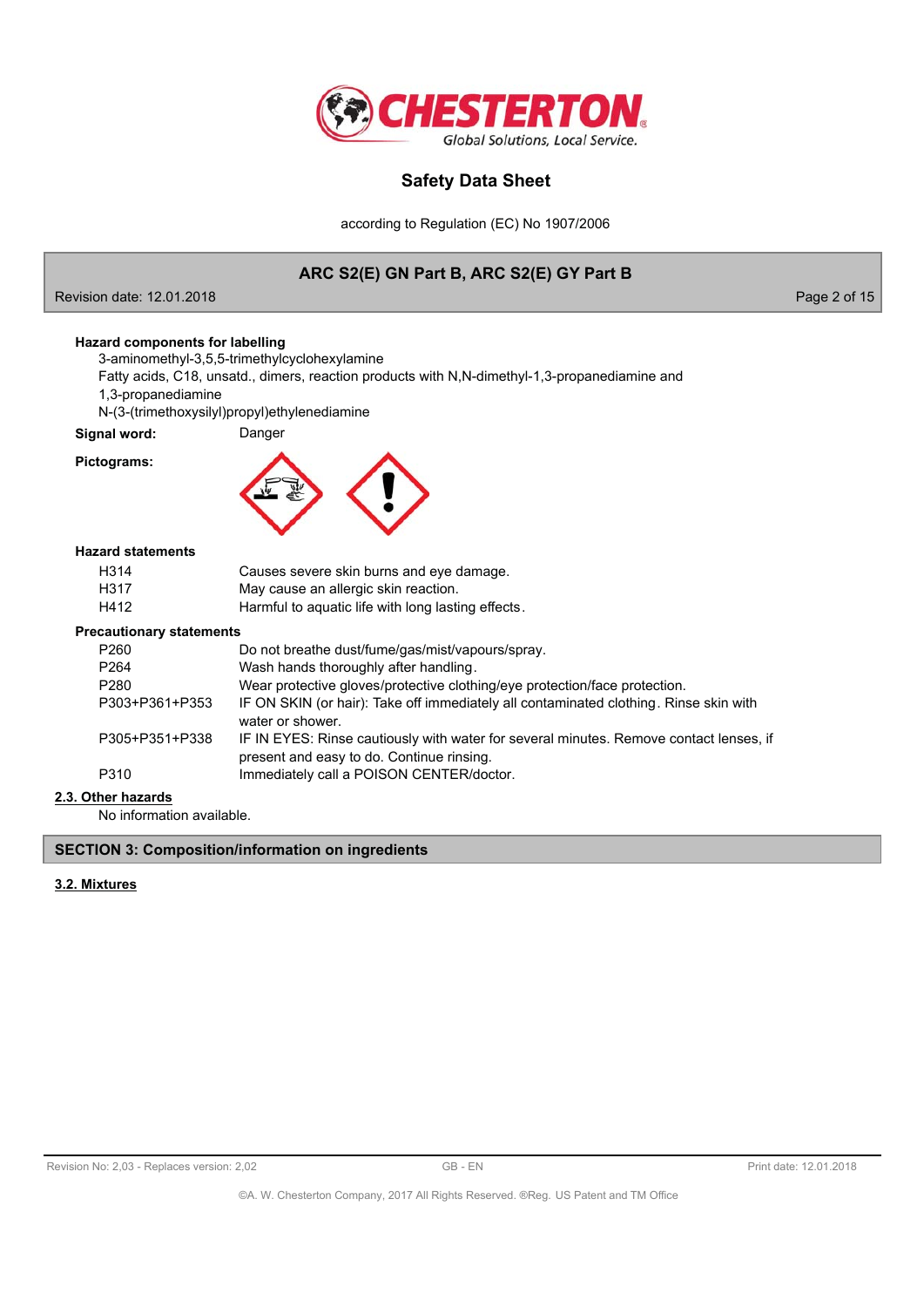

according to Regulation (EC) No 1907/2006

# ARC S2(E) GN Part B, ARC S2(E) GY Part B

Revision date: 12.01.2018

Page 3 of 15

### **Hazardous components**

| <b>CAS No</b> | <b>Chemical name</b>                                                                                                  |              |                  | Quantity   |
|---------------|-----------------------------------------------------------------------------------------------------------------------|--------------|------------------|------------|
|               | EC No                                                                                                                 | Index No     | <b>REACH No</b>  |            |
|               | Classification according to Regulation (EC) No. 1272/2008 [CLP]                                                       |              |                  |            |
| 2855-13-2     | 3-aminomethyl-3,5,5-trimethylcyclohexylamine                                                                          |              |                  | $25 - 30%$ |
|               | 220-666-8                                                                                                             | 612-067-00-9 | 01-2119514687-32 |            |
|               | Acute Tox. 4, Acute Tox. 4, Skin Corr. 1B, Skin Sens. 1, Aquatic Chronic 3; H312 H302 H314<br>H317 H412               |              |                  |            |
| 100-51-6      | benzyl alcohol                                                                                                        |              |                  |            |
|               | 202-859-9                                                                                                             | 603-057-00-5 | 01-2119492630-38 |            |
|               | Acute Tox. 4, Acute Tox. 4; H332 H302                                                                                 |              |                  |            |
| 162627-17-0   | Fatty acids, C18, unsatd., dimers, reaction products with N, N-dimethyl-1, 3-propanediamine and<br>1,3-propanediamine |              |                  | $< 1 \%$   |
|               | 605-296-0                                                                                                             |              | 01-2119970640-38 |            |
|               | Skin Sens. 1; H317                                                                                                    |              |                  |            |
| 1760-24-3     | N-(3-(trimethoxysilyl)propyl)ethylenediamine                                                                          |              |                  | $< 1 \%$   |
|               | 217-164-6                                                                                                             |              | 01-2119970215-39 |            |
|               | Acute Tox. 4, Eye Dam. 1, Skin Sens. 1; H332 H318 H317                                                                |              |                  |            |

Full text of H and EUH statements: see section 16.

### **SECTION 4: First aid measures**

## 4.1. Description of first aid measures

#### **General information**

Change contaminated, saturated clothing. In case of accident or unwellness, seek medical advice immediately (show directions for use or safety data sheet if possible).

### **After inhalation**

In case of inhalation of decomposition products, affected person should be moved into fresh air and kept still.

#### After contact with skin

After contact with skin, wash immediately with plenty of water and soap. Seek medical advice immediately. Do not wash with: Solvents/Thinner

#### After contact with eyes

After contact with the eyes, rinse with water with the eyelids open for a sufficient length of time, then consult an ophthalmologist immediately.

### **After ingestion**

If accidentally swallowed rinse the mouth with plenty of water (only if the person is conscious) and obtain immediate medical attention.

Do NOT induce vomiting.

## 4.2. Most important symptoms and effects, both acute and delayed

Immediate medical treatment required because corrosive injuries that are not treated are hard to cure.

Revision No: 2,03 - Replaces version: 2,02

GB-EN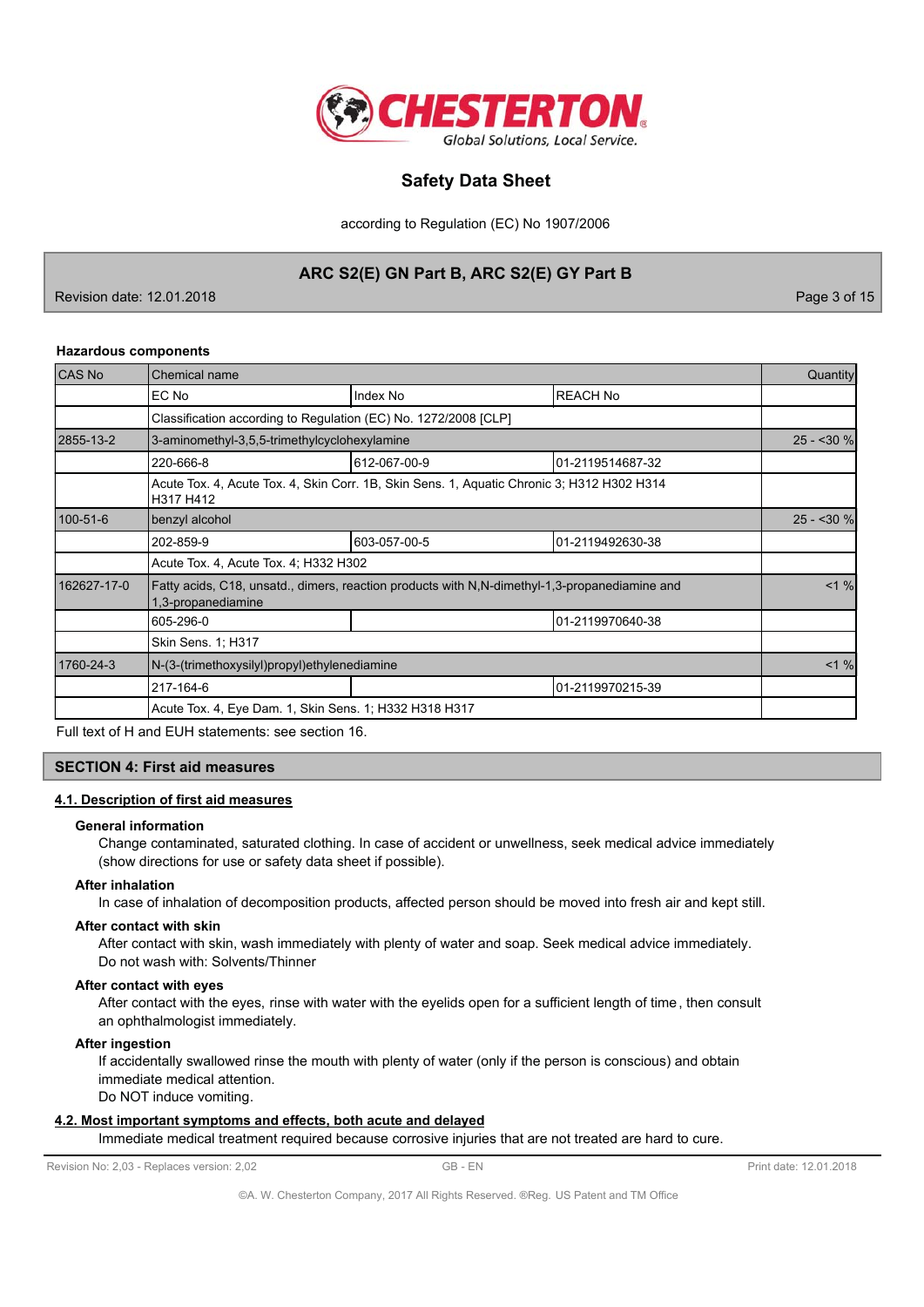

according to Regulation (EC) No 1907/2006

# ARC S2(E) GN Part B, ARC S2(E) GY Part B

Revision date: 12.01.2018

Page 4 of 15

Symptoms may develop several hours following exposure; medical observation therefore necessary for at least 48 hours.

### 4.3. Indication of any immediate medical attention and special treatment needed

First Aid, decontamination, treatment of symptoms.

## **SECTION 5: Firefighting measures**

### 5.1. Extinguishing media

#### Suitable extinguishing media

Dry extinguishing powder. Carbon dioxide (CO2). alcohol resistant foam. Water spray jet

### Unsuitable extinguishing media

High power water jet

### 5.2. Special hazards arising from the substance or mixture

Carbon monoxide Carbon dioxide (CO2). Nitrogen oxides (NOx)

### 5.3. Advice for firefighters

Special protective equipment for firefighters Protective clothing. In case of fire: Wear self-contained breathing apparatus.

Co-ordinate fire-fighting measures to the fire surroundings.

### **Additional information**

Collect contaminated fire extinguishing water separately. Do not allow entering drains or surface water.

### **SECTION 6: Accidental release measures**

### 6.1. Personal precautions, protective equipment and emergency procedures

See protective measures under point 7 and 8. Provide adequate ventilation. Personal protection equipment: see section 8 Remove persons to safety.

### 6.2. Environmental precautions

Do not allow to enter into surface water or drains. Cover drains. Adverse environmental effects

### 6.3. Methods and material for containment and cleaning up

Absorb with liquid-binding material (e.g. sand, diatomaceous earth, acid- or universal binding agents). Treat the recovered material as prescribed in the section on waste disposal.

### 6.4. Reference to other sections

See protective measures under point 7 and 8. Disposal: see section 13

## **SECTION 7: Handling and storage**

### 7.1. Precautions for safe handling

#### Advice on safe handling

See section 8. Wear personal protection equipment (refer to section 8). Keep container tightly closed.

### Advice on protection against fire and explosion

Keep away from sources of heat (e.g. hot surfaces), sparks and open flames.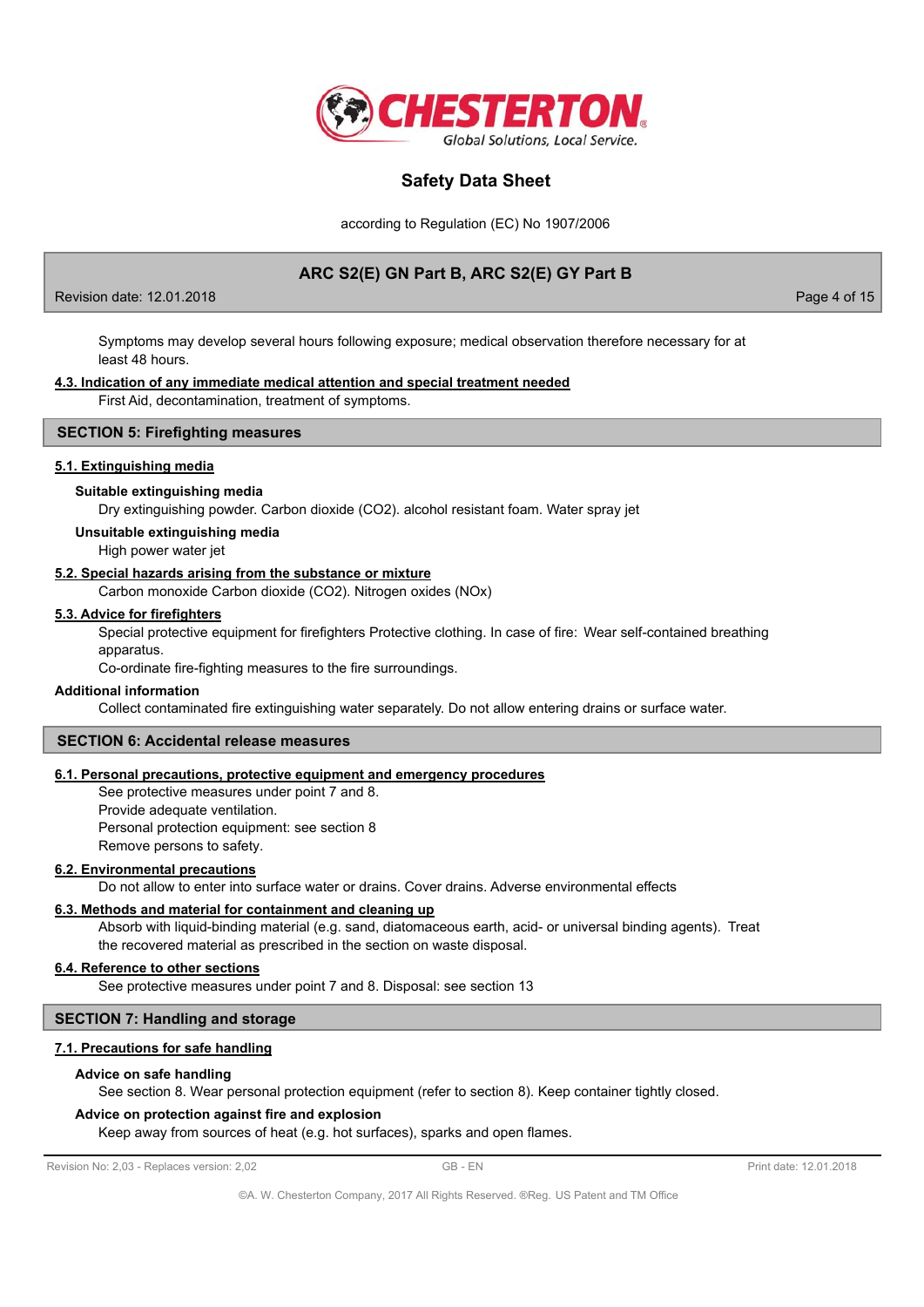

according to Regulation (EC) No 1907/2006

# ARC S2(E) GN Part B, ARC S2(E) GY Part B

Revision date: 12.01.2018

Page 5 of 15

## 7.2. Conditions for safe storage, including any incompatibilities

### Requirements for storage rooms and vessels

Store in a cool dry place. Keep container tightly closed. Keep/Store only in original container. Protect against direct sunlight. Protect against: Frost

## 7.3. Specific end use(s)

No information available.

## **SECTION 8: Exposure controls/personal protection**

### 8.1. Control parameters

### **Exposure limits (EH40)**

| <b>ICAS No</b> | 'Substance                                      | ppm | mq/m <sup>3</sup> | fibres/mll | Category      | Origin |
|----------------|-------------------------------------------------|-----|-------------------|------------|---------------|--------|
| 409-21-2       | Silicon carbide (not whiskers), total inhalable |     | 10                |            | TWA (8 h)     | WEL    |
|                |                                                 |     |                   |            | STEL (15 min) | WEL    |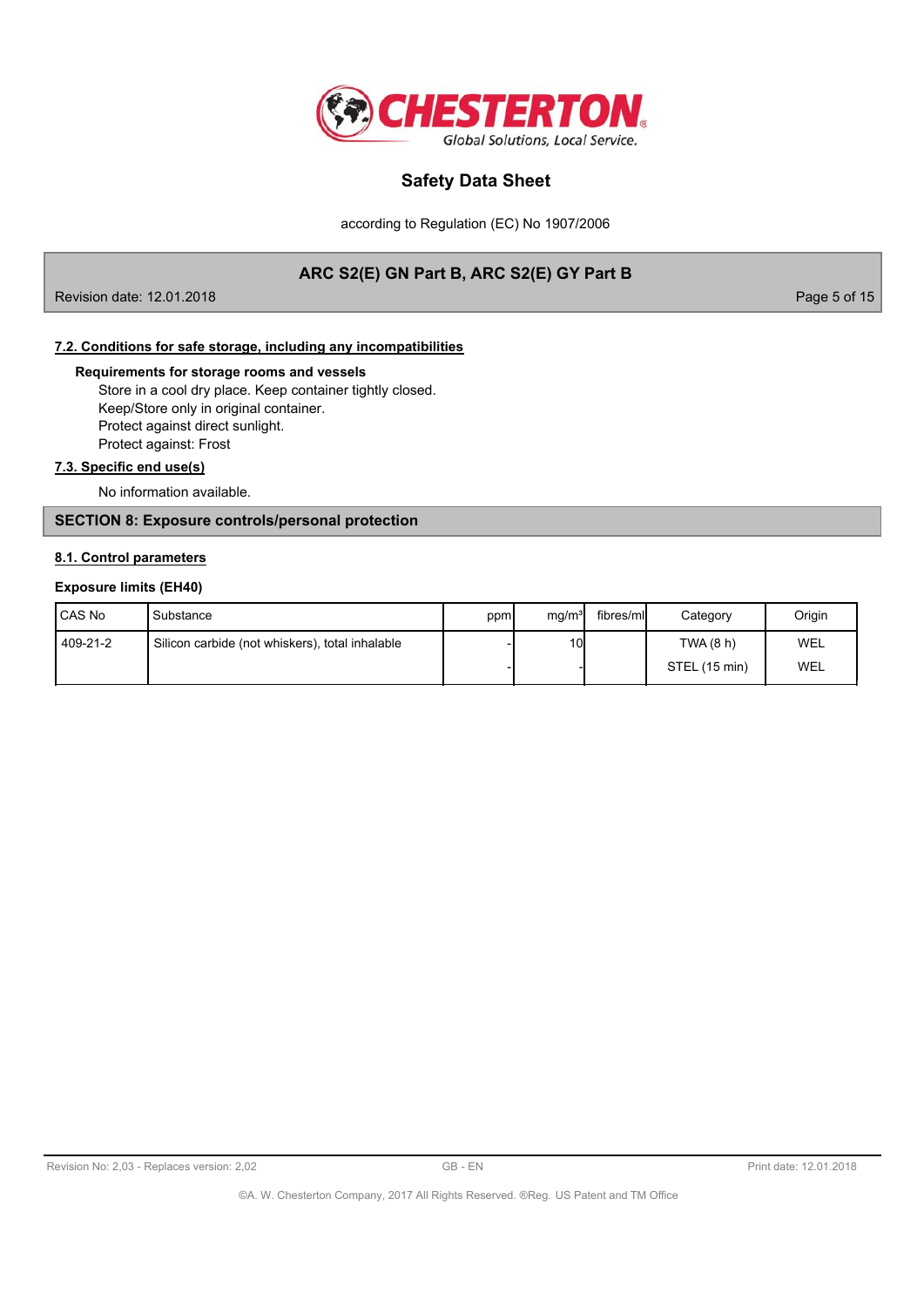

according to Regulation (EC) No 1907/2006

# ARC S2(E) GN Part B, ARC S2(E) GY Part B

Revision date: 12.01.2018

Page 6 of 15

### **DNEL/DMEL values**

| <b>CAS No</b>            | Substance                                    |                |          |                           |
|--------------------------|----------------------------------------------|----------------|----------|---------------------------|
| DNEL type                |                                              | Exposure route | Effect   | Value                     |
| 2855-13-2                | 3-aminomethyl-3,5,5-trimethylcyclohexylamine |                |          |                           |
| Worker DNEL, long-term   |                                              | inhalation     | local    | $0,073$ mg/m <sup>3</sup> |
| Worker DNEL, acute       |                                              | inhalation     | local    | 0,073 mg/m <sup>3</sup>   |
| Consumer DNEL, long-term |                                              | oral           | systemic | 0,526 mg/kg<br>bw/day     |
| 100-51-6                 | benzyl alcohol                               |                |          |                           |
| Worker DNEL, long-term   |                                              | inhalation     | systemic | 22 mg/ $m3$               |
| Worker DNEL, acute       |                                              | inhalation     | systemic | 110 mg/ $m3$              |
| Worker DNEL, long-term   |                                              | dermal         | systemic | 8 mg/kg bw/day            |
| Worker DNEL, acute       |                                              | dermal         | systemic | 40 mg/kg bw/day           |
| Consumer DNEL, long-term |                                              | inhalation     | systemic | $5,4$ mg/m <sup>3</sup>   |
| Consumer DNEL, acute     |                                              | inhalation     | systemic | $27 \text{ mg/m}^3$       |
| Consumer DNEL, long-term |                                              | dermal         | systemic | 4 mg/kg bw/day            |
| Consumer DNEL, acute     |                                              | dermal         | systemic | 20 mg/kg bw/day           |
| Consumer DNEL, long-term |                                              | oral           | systemic | 4 mg/kg bw/day            |
| Consumer DNEL, acute     |                                              | oral           | systemic | 20 mg/kg bw/day           |
|                          |                                              |                |          |                           |
| 409-21-2                 | Silicon carbide                              |                |          |                           |
| Worker DNEL, acute       |                                              | inhalation     | systemic | 94 mg/m <sup>3</sup>      |
| Consumer DNEL, acute     |                                              | inhalation     | systemic | 23 mg/m $3$               |
| Consumer DNEL, acute     |                                              | dermal         | systemic | 200 mg/kg bw/day          |
| Consumer DNEL, acute     |                                              | oral           | systemic | 13 mg/kg bw/day           |
|                          |                                              |                |          |                           |
| 1760-24-3                | N-(3-(trimethoxysilyl)propyl)ethylenediamine |                |          |                           |
| Worker DNEL, long-term   |                                              | inhalation     | systemic | $35,3$ mg/m $3$           |
| Worker DNEL, acute       |                                              | inhalation     | systemic | 35,3 mg/m <sup>3</sup>    |
| Worker DNEL, long-term   |                                              | dermal         | systemic | 5 mg/kg bw/day            |
| Worker DNEL, acute       |                                              | dermal         | systemic | 5 mg/kg bw/day            |
| Consumer DNEL, long-term |                                              | inhalation     | systemic | $8,7$ mg/m <sup>3</sup>   |
| Consumer DNEL, acute     |                                              | inhalation     | systemic | $8,7$ mg/m <sup>3</sup>   |
| Consumer DNEL, long-term |                                              | dermal         | systemic | 2,5 mg/kg bw/day          |
| Consumer DNEL, acute     |                                              | dermal         | systemic | 17 mg/kg bw/day           |
| Consumer DNEL, long-term |                                              | oral           | systemic | 2,5 mg/kg bw/day          |

Revision No: 2,03 - Replaces version: 2,02

Print date: 12.01.2018

©A. W. Chesterton Company, 2017 All Rights Reserved. ®Reg. US Patent and TM Office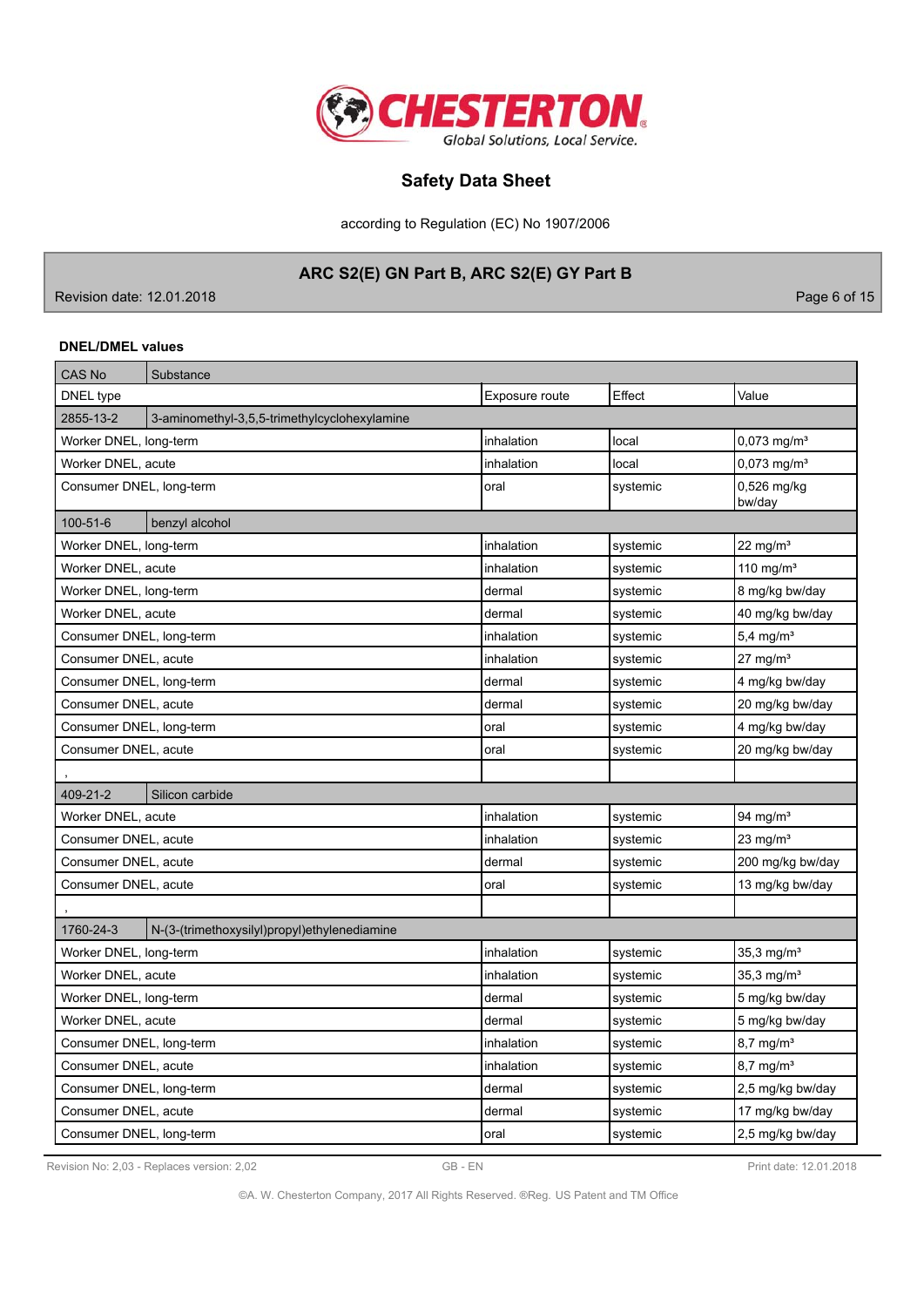

according to Regulation (EC) No 1907/2006

## ARC S2(E) GN Part B, ARC S2(E) GY Part B

Revision date: 12.01.2018

Page 7 of 15

### **PNEC values**

| <b>CAS No</b>                                    | Substance                                    |             |
|--------------------------------------------------|----------------------------------------------|-------------|
| Environmental compartment<br>Value               |                                              |             |
| 2855-13-2                                        | 3-aminomethyl-3,5,5-trimethylcyclohexylamine |             |
| Freshwater                                       |                                              | 0,06 mg/l   |
| Marine water                                     |                                              | 0,006 mg/l  |
| Freshwater sediment                              |                                              | 5,784 mg/kg |
| Marine sediment                                  |                                              | 0,578 mg/kg |
| Soil                                             |                                              | 1,121 mg/kg |
| 100-51-6                                         | benzyl alcohol                               |             |
| $1$ mg/l<br>Freshwater                           |                                              |             |
| $0,1$ mg/l<br>Marine water                       |                                              |             |
| Freshwater sediment<br>5,27 mg/kg                |                                              |             |
| Marine sediment                                  |                                              | 0,527 mg/kg |
| Micro-organisms in sewage treatment plants (STP) |                                              | 39 mg/l     |
| Soil                                             |                                              | 0,456 mg/kg |
| 1760-24-3                                        | N-(3-(trimethoxysilyl)propyl)ethylenediamine |             |
| Freshwater                                       |                                              | 0,062 mg/l  |
| Marine water                                     |                                              | 0,006 mg/l  |
| Freshwater sediment                              |                                              | 0,22 mg/kg  |
| Marine sediment                                  |                                              | 0,022 mg/kg |
| Soil                                             | 0,009 mg/kg                                  |             |

### 8.2. Exposure controls

## Appropriate engineering controls

Provide adequate ventilation as well as local exhaustion at critical locations.

## Protective and hygiene measures

Work in well-ventilated zones or use proper respiratory protection. Only wear fitting, comfortable and clean protective clothing. Avoid contact with skin, eyes and clothes. Wash hands and face before breaks and after work and take a shower if necessary.

### Eye/face protection

Suitable eye protection: Eye glasses with side protection goggles

### **Hand protection**

Tested protective gloves must be worn: DIN EN 374 NBR (Nitrile rubber), Butyl caoutchouc (butyl rubber) Thickness of the glove material  $>= 0,4$  mm Breakthrough times and swelling properties of the material must be taken into consideration.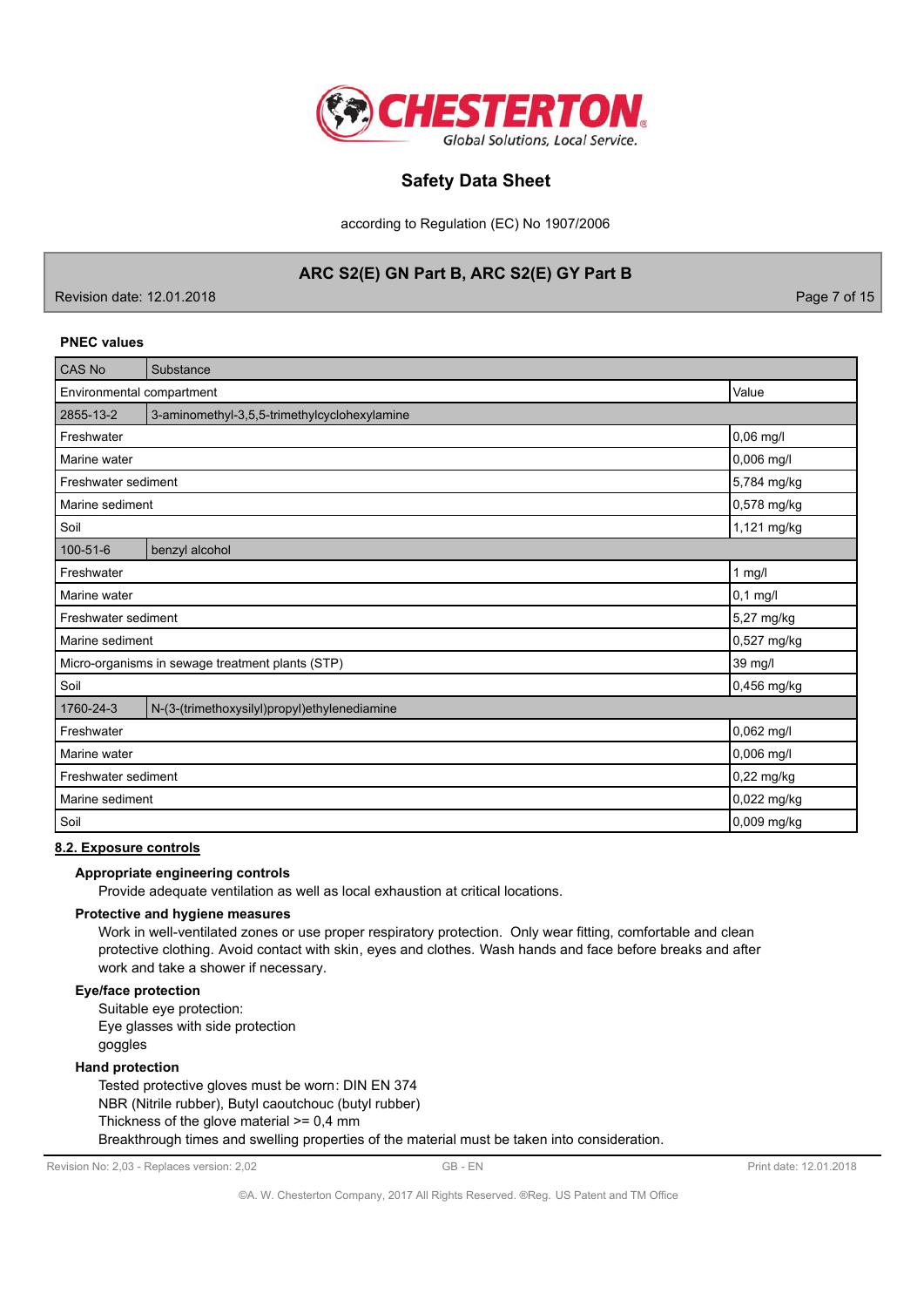

according to Regulation (EC) No 1907/2006

# ARC S2(E) GN Part B, ARC S2(E) GY Part B

Revision date: 12.01.2018

Page 8 of 15

For special purposes, it is recommended to check the resistance to chemicals of the protective gloves mentioned above together with the supplier of these gloves.

Wearing time with occasional contact (splashes): max. 480 min. (NBR (Nitrile rubber))

Wearing time with permanent contact 240 - 480 min (NBR (Nitrile rubber))

Observe the wear time limits as specified by the manufacturer.

### **Skin protection**

Protective clothing

### **Respiratory protection**

If technical exhaust or ventilation measures are not possible or insufficient, respiratory protection must be worn. Combination filtering device (EN 14387) A-P3

Self-contained respirator (breathing apparatus) (DIN EN 133)

### **SECTION 9: Physical and chemical properties**

## 9.1. Information on basic physical and chemical properties

| Physical state:<br>Colour:<br>Odour:                     | liquid<br>red; yellow<br>like: Ammonia (NH3) |                                  |
|----------------------------------------------------------|----------------------------------------------|----------------------------------|
| pH-Value:                                                |                                              | not determined                   |
| Changes in the physical state                            |                                              |                                  |
| Melting point:                                           |                                              | not determined                   |
| Initial boiling point and boiling range:                 |                                              | $>200$ °C                        |
| Flash point:                                             |                                              | >100 °C                          |
| <b>Flammability</b>                                      |                                              |                                  |
| Solid:                                                   |                                              | not determined                   |
| Gas:                                                     |                                              | not determined                   |
| <b>Explosive properties</b><br>No information available. |                                              |                                  |
| Lower explosion limits:                                  |                                              | not applicable                   |
| Upper explosion limits:                                  |                                              | not applicable                   |
| Ignition temperature:                                    |                                              | not determined                   |
| <b>Auto-ignition temperature</b><br>Solid:<br>Gas:       |                                              | not determined<br>not determined |
| Decomposition temperature:                               |                                              | not determined                   |
| <b>Oxidizing properties</b><br>No information available. |                                              |                                  |
| Vapour pressure:                                         |                                              | >1 (air=1) hPa                   |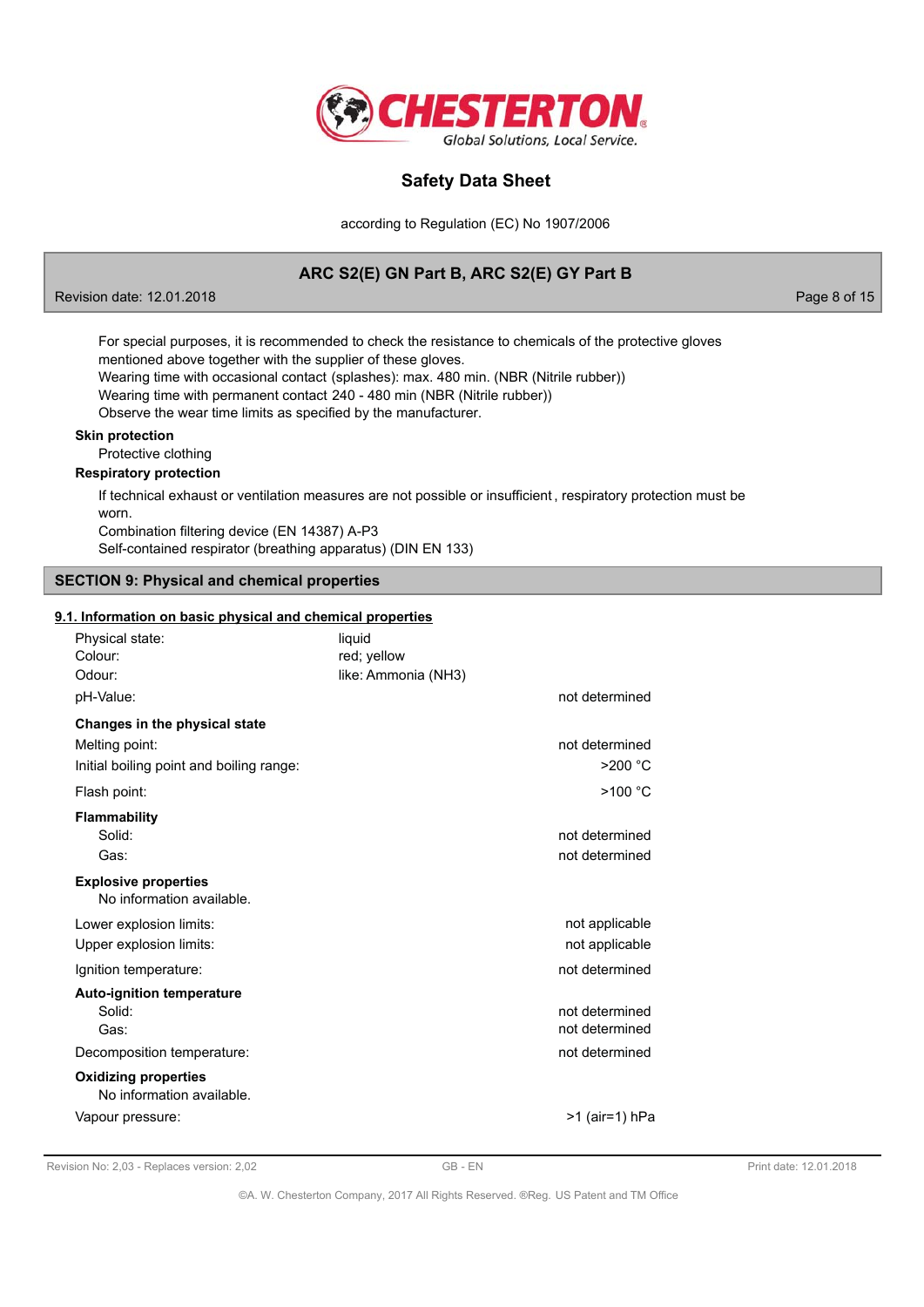

according to Regulation (EC) No 1907/2006

## ARC S2(E) GN Part B, ARC S2(E) GY Part B

| Revision date: 12.01.2018 |  |  |
|---------------------------|--|--|
|                           |  |  |

Page 9 of 15

| Density:                                                  | $1.4$ g/cm <sup>3</sup> |
|-----------------------------------------------------------|-------------------------|
| Water solubility:                                         | partially soluble       |
| Solubility in other solvents<br>No information available. |                         |
| Partition coefficient:                                    | not determined          |
| Viscosity / dynamic:<br>(at 25 $^{\circ}$ C)              | 10 $k$ mPa $\cdot$ s    |
| Vapour density:                                           | not determined          |
| Evaporation rate:                                         | $<$ 1 (ether =1)        |
| 9.2. Other information                                    |                         |
|                                                           |                         |

No information available.

## **SECTION 10: Stability and reactivity**

### 10.1. Reactivity

The product is stable under storage at normal ambient temperatures.

## 10.2. Chemical stability

Does not decompose when used for intended uses. No known hazardous decomposition products.

### 10.3. Possibility of hazardous reactions

Exothermic reaction with: Acid, Oxidising agent

### 10.4. Conditions to avoid

Keep away from sources of heat (e.g. hot surfaces), sparks and open flames.

## 10.5. Incompatible materials

Acid, Oxidising agent

### 10.6. Hazardous decomposition products

Does not decompose when used for intended uses. No known hazardous decomposition products.

## **SECTION 11: Toxicological information**

### 11.1. Information on toxicological effects

### **Acute toxicity**

Based on available data, the classification criteria are not met.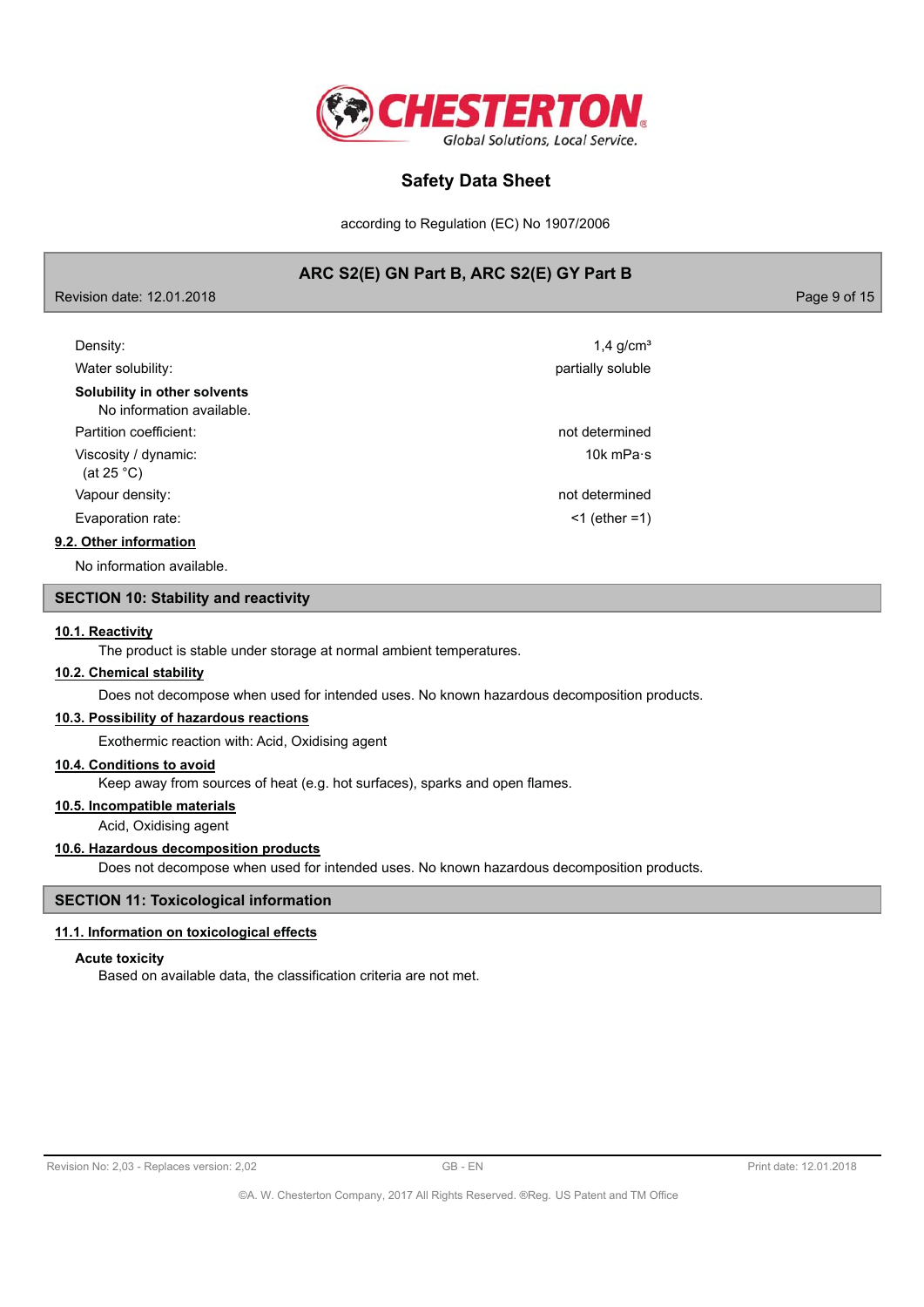

according to Regulation (EC) No 1907/2006

## ARC S2(E) GN Part B, ARC S2(E) GY Part B

Revision date: 12.01.2018

Page 10 of 15

| CAS No         | <b>Chemical name</b>                                                                                                |                     |            |                |                    |        |
|----------------|---------------------------------------------------------------------------------------------------------------------|---------------------|------------|----------------|--------------------|--------|
|                | Exposure route                                                                                                      | Dose                |            | <b>Species</b> | Source             | Method |
| 2855-13-2      | 3-aminomethyl-3,5,5-trimethylcyclohexylamine                                                                        |                     |            |                |                    |        |
|                | oral                                                                                                                | LD50<br>mg/kg       | 1030       | Rat            |                    |        |
|                | dermal                                                                                                              | <b>ATE</b><br>mg/kg | 1100       |                |                    |        |
| $100 - 51 - 6$ | benzyl alcohol                                                                                                      |                     |            |                |                    |        |
|                | oral                                                                                                                | LD50<br>mg/kg       | 1620       | Rat            |                    |        |
|                | inhalative vapour                                                                                                   | <b>ATE</b>          | $11$ mg/l  |                |                    |        |
|                | inhalative (4 h) aerosol                                                                                            | <b>LC50</b><br>mg/l | >4178      | Rat            |                    |        |
| 162627-17-0    | Fatty acids, C18, unsatd., dimers, reaction products with N,N-dimethyl-1,3-propanediamine and<br>1,3-propanediamine |                     |            |                |                    |        |
|                | oral                                                                                                                | LD50<br>mg/kg       | >10000     | Rat            | OECD Guideline 401 |        |
| 1760-24-3      | N-(3-(trimethoxysilyl)propyl)ethylenediamine                                                                        |                     |            |                |                    |        |
|                | inhalative vapour                                                                                                   | <b>ATE</b>          | 11 $mg/l$  |                |                    |        |
|                | inhalative aerosol                                                                                                  | <b>ATE</b>          | $1,5$ mg/l |                |                    |        |

### **Irritation and corrosivity**

Causes severe skin burns and eye damage.

#### **Sensitising effects**

May cause an allergic skin reaction. (3-aminomethyl-3,5,5-trimethylcyclohexylamine; Fatty acids, C18, unsatd., dimers, reaction products with N,N-dimethyl-1,3-propanediamine and 1,3-propanediamine; N-(3-(trimethoxysilyl)propyl)ethylenediamine)

### Carcinogenic/mutagenic/toxic effects for reproduction

Based on available data, the classification criteria are not met.

### **STOT-single exposure**

Based on available data, the classification criteria are not met.

## **STOT-repeated exposure**

Based on available data, the classification criteria are not met.

### **Aspiration hazard**

Based on available data, the classification criteria are not met.

## **SECTION 12: Ecological information**

## 12.1. Toxicity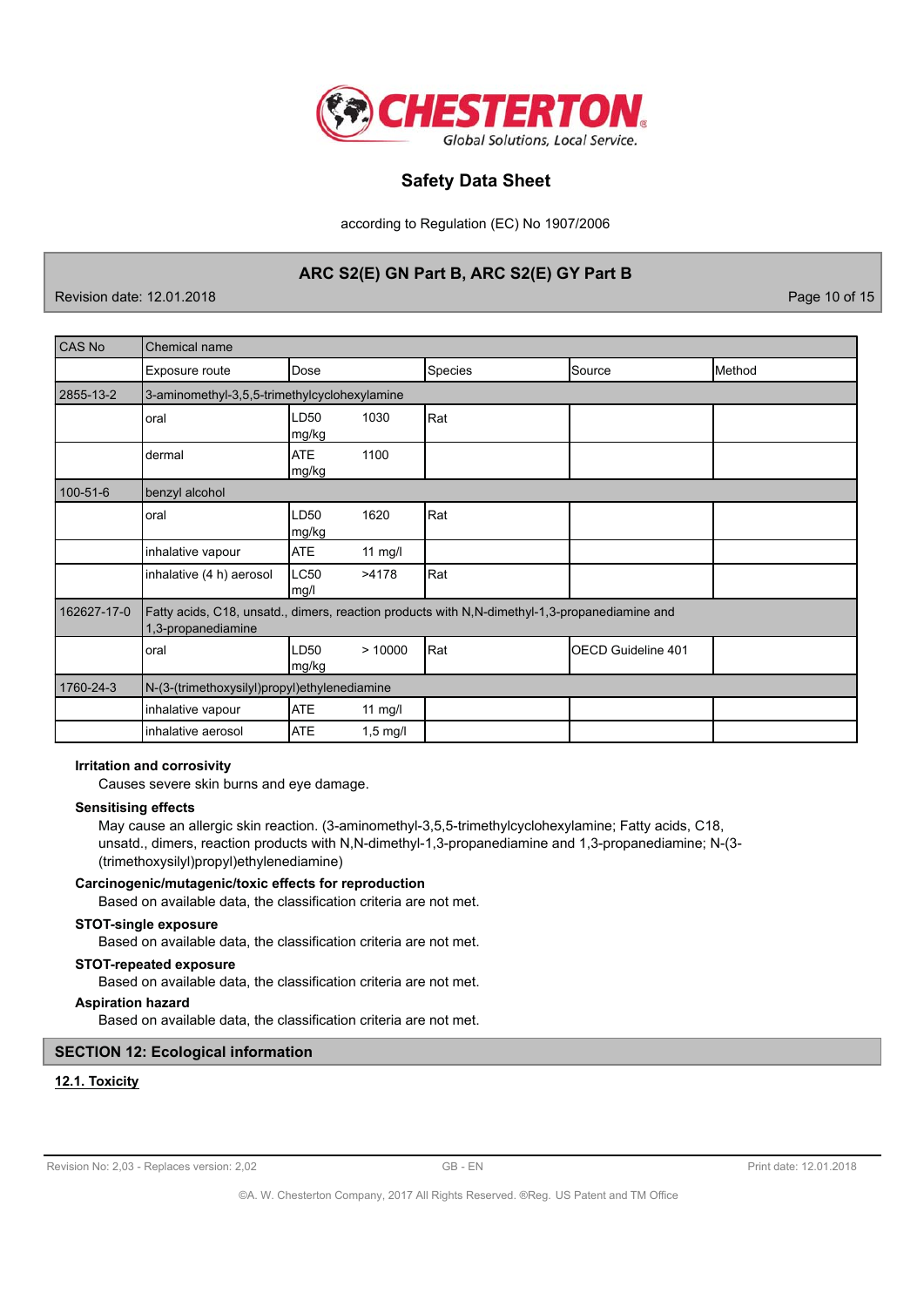

according to Regulation (EC) No 1907/2006

## ARC S2(E) GN Part B, ARC S2(E) GY Part B

Revision date: 12.01.2018

Page 11 of 15

| CAS No    | Chemical name                                |             |            |                |                                        |        |                 |
|-----------|----------------------------------------------|-------------|------------|----------------|----------------------------------------|--------|-----------------|
|           | Aquatic toxicity                             | Dose        |            |                | $[h]   [d]$ Species                    | Source | <b>I</b> Method |
| 2855-13-2 | 3-aminomethyl-3,5,5-trimethylcyclohexylamine |             |            |                |                                        |        |                 |
|           | Acute fish toxicity                          | LC50        | $110$ mg/l | 96 h           |                                        |        |                 |
|           | Acute algae toxicity                         | ErC50       | 37 mg/l    | 72 h           |                                        |        |                 |
| 100-51-6  | benzyl alcohol                               |             |            |                |                                        |        |                 |
|           | Acute fish toxicity                          | LC50        | 460 mg/l   | 96 h           |                                        |        |                 |
|           | Acute algae toxicity                         | ErC50       | 770 mg/l   | 72 h           |                                        |        |                 |
|           | Acute crustacea toxicity                     | <b>EC50</b> | 230 mg/l   |                | 48 h Daphnia magna (Big<br>water flea) |        |                 |
|           | Algea toxicity                               | <b>NOEC</b> | 51 mg/l    | 3 <sub>d</sub> |                                        |        |                 |
|           | Crustacea toxicity                           | <b>NOEC</b> | 310 mg/l   | 21 d           |                                        |        |                 |

### 12.2. Persistence and degradability

| <b>CAS No</b> | <b>IChemical name</b>                        |                |    |                |
|---------------|----------------------------------------------|----------------|----|----------------|
|               | <b>I</b> Method                              | <b>I</b> Value |    | <b>ISource</b> |
|               | <b>IEvaluation</b>                           |                |    |                |
| 2855-13-2     | 3-aminomethyl-3,5,5-trimethylcyclohexylamine |                |    |                |
|               | OECD 301A/ ISO 7827/ EEC 92/69/V, C.4-A      | 18%            | 28 |                |
| 100-51-6      | benzyl alcohol                               |                |    |                |
|               | OECD 301A/ ISO 7827/ EEC 92/69/V, C.4-A      | $195 - 97%$    | 21 |                |

## 12.3. Bioaccumulative potential

## Partition coefficient n-octanol/water

| <b>CAS No</b><br><b>IChemical name</b>                    |                | Log Pow |     |  |
|-----------------------------------------------------------|----------------|---------|-----|--|
| 2855-13-2<br>3-aminomethyl-3,5,5-trimethylcyclohexylamine |                | 0,99    |     |  |
| $100 - 51 - 6$                                            | benzyl alcohol |         | ۱.۱ |  |
| <b>BCF</b>                                                |                |         |     |  |

| <b>CAS</b><br>. No | ، ص<br>hemical name  | <b>BCF</b><br>$\sim$ | pecies | iource |
|--------------------|----------------------|----------------------|--------|--------|
| 100-51-6           | enzvl alcohol<br>Ibe |                      |        |        |

## 12.4. Mobility in soil

No information available.

## 12.5. Results of PBT and vPvB assessment

The substances in the mixture do not meet the PBT/vPvB criteria according to REACH, annex XIII.

## 12.6. Other adverse effects

No information available.

## **SECTION 13: Disposal considerations**

### 13.1. Waste treatment methods

Revision No: 2,03 - Replaces version: 2,02

GB-EN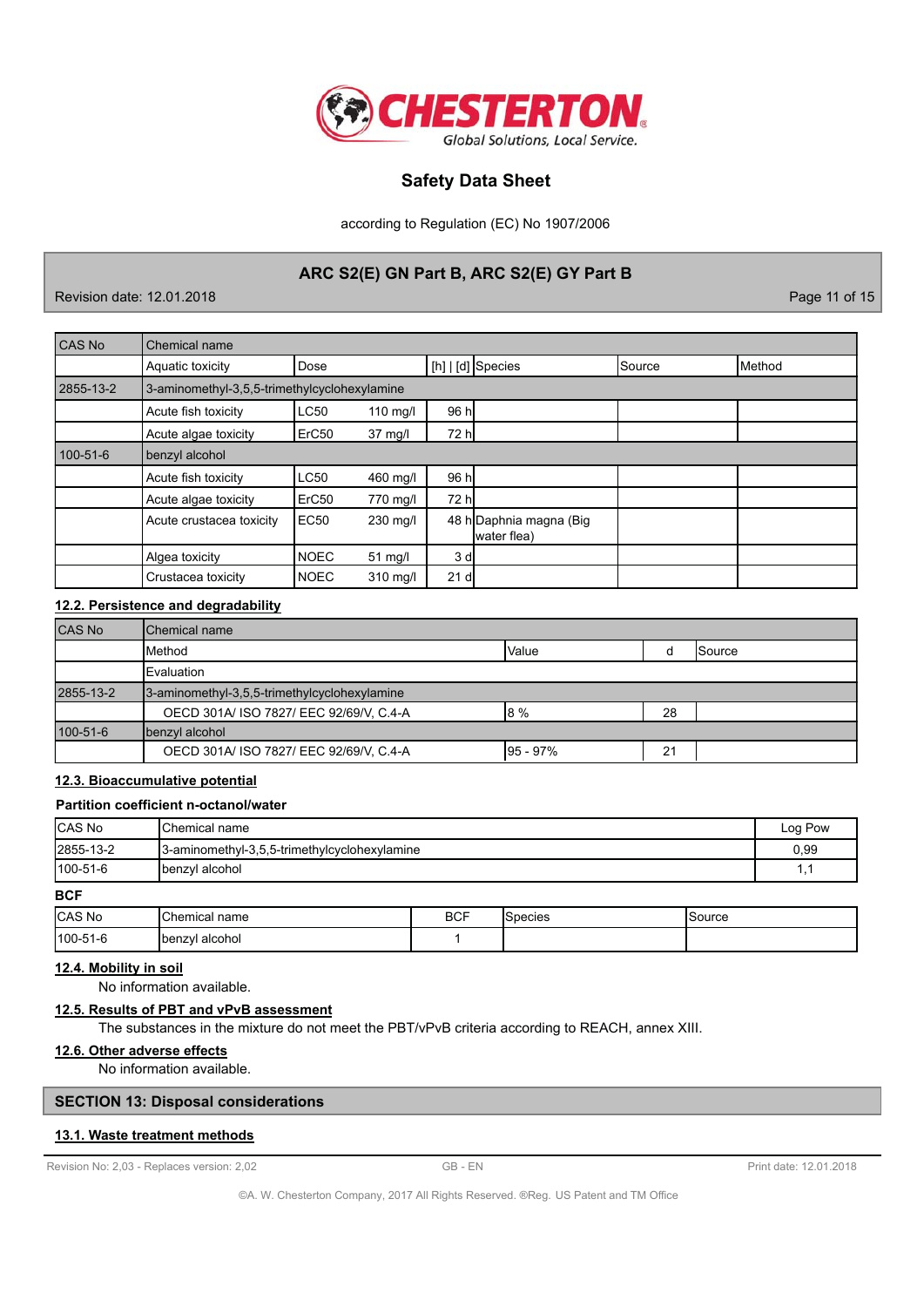

according to Regulation (EC) No 1907/2006

# ARC S2(E) GN Part B, ARC S2(E) GY Part B

Revision date: 12.01.2018

Page 12 of 15

## Advice on disposal

Dispose of waste according to applicable legislation.

## **Contaminated packaging**

Non-contaminated packages may be recycled. Dispose of waste according to applicable legislation.

## **SECTION 14: Transport information**

| Land transport (ADR/RID)                                              |                                                      |
|-----------------------------------------------------------------------|------------------------------------------------------|
| 14.1. UN number:                                                      | <b>UN 2735</b>                                       |
| 14.2. UN proper shipping name:                                        | AMINES, LIQUID, CORROSIVE, N.O.S. (Isophorondiamine) |
| 14.3. Transport hazard class(es):                                     | 8                                                    |
| 14.4. Packing group:                                                  | III                                                  |
| Hazard label:                                                         | 8                                                    |
| Classification code:                                                  | C7                                                   |
| <b>Special Provisions:</b>                                            | 274                                                  |
| Limited quantity:                                                     | 5L                                                   |
| Transport category:                                                   | 3                                                    |
| Hazard No:                                                            | 80                                                   |
| Tunnel restriction code:                                              | F.                                                   |
| Other applicable information (land transport)                         |                                                      |
| E1                                                                    |                                                      |
| F <sub>2</sub>                                                        |                                                      |
| Inland waterways transport (ADN)                                      |                                                      |
| 14.1. UN number:                                                      | <b>UN 2735</b>                                       |
| 14.2. UN proper shipping name:                                        | AMINES, LIQUID, CORROSIVE, N.O.S. (Isophorondiamine) |
| 14.3. Transport hazard class(es):                                     | 8                                                    |
| 14.4. Packing group:                                                  | III                                                  |
| Hazard label:                                                         | 8                                                    |
| Classification code:                                                  | C <sub>7</sub>                                       |
| <b>Special Provisions:</b>                                            | 274                                                  |
| Limited quantity:                                                     | 5 L                                                  |
| Other applicable information (inland waterways transport)<br>E1<br>E2 |                                                      |
| <b>Marine transport (IMDG)</b>                                        |                                                      |
| 14.1. UN number:                                                      | <b>UN 2735</b>                                       |
| 14.2. UN proper shipping name:                                        | AMINES, LIQUID, CORROSIVE, N.O.S. (Isophorondiamine) |
| 14.3. Transport hazard class(es):                                     | 8                                                    |
| 14.4. Packing group:                                                  | III                                                  |
| Hazard label:                                                         | 8                                                    |
| <b>Special Provisions:</b>                                            | 223, 274                                             |

Revision No: 2,03 - Replaces version: 2,02

©A. W. Chesterton Company, 2017 All Rights Reserved. ®Reg. US Patent and TM Office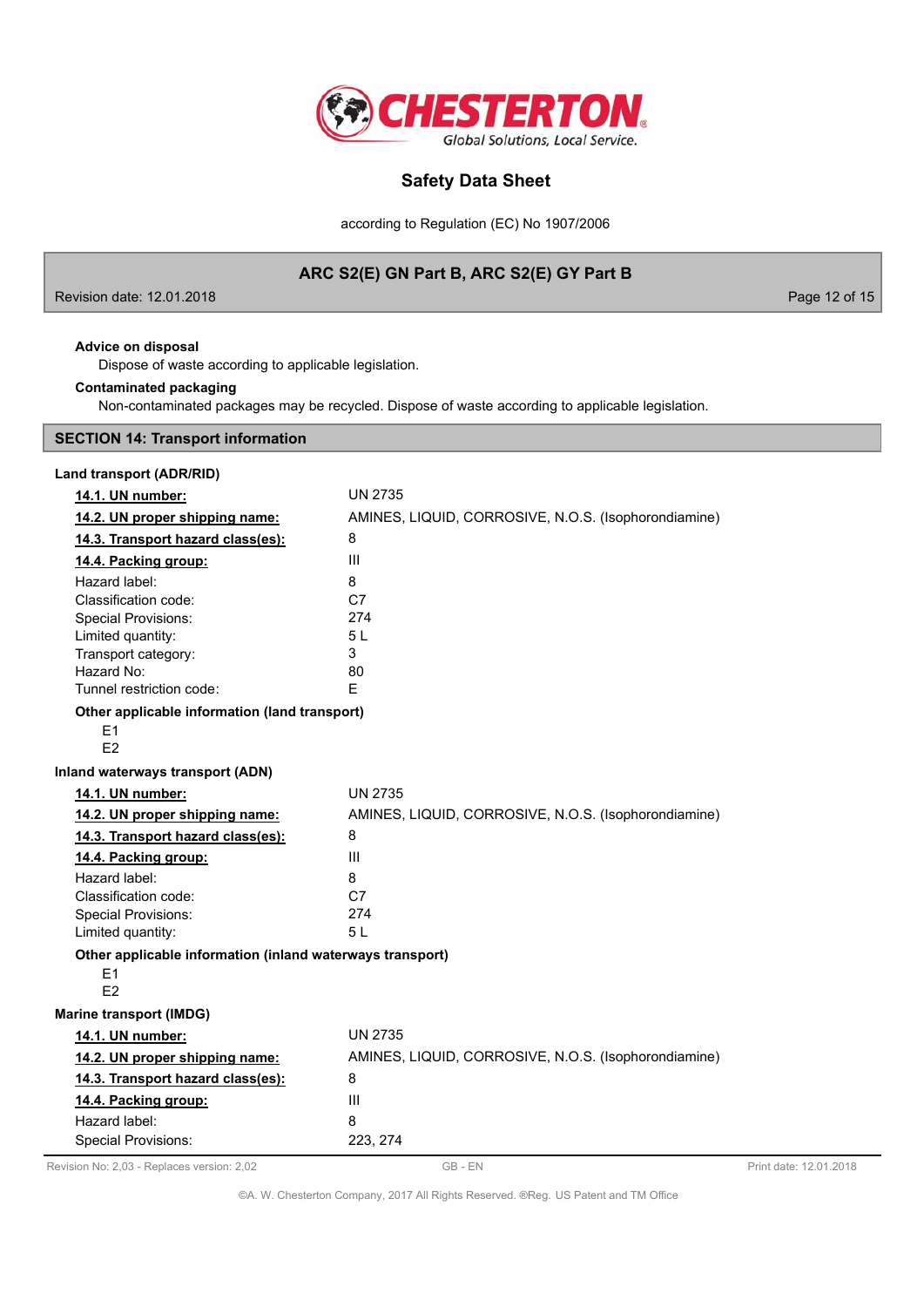

according to Regulation (EC) No 1907/2006

|                                                                                                                                                                                               | ARC S2(E) GN Part B, ARC S2(E) GY Part B                                                             |                        |
|-----------------------------------------------------------------------------------------------------------------------------------------------------------------------------------------------|------------------------------------------------------------------------------------------------------|------------------------|
| Revision date: 12.01.2018                                                                                                                                                                     |                                                                                                      | Page 13 of 15          |
| Limited quantity:<br>EmS:<br>Segregation group:<br>Other applicable information (marine transport)<br>Ε1                                                                                      | 5L<br>$F-A, S-B$<br>18 - alkalis                                                                     |                        |
| E <sub>2</sub>                                                                                                                                                                                |                                                                                                      |                        |
| Air transport (ICAO-TI/IATA-DGR)<br>14.1. UN number:                                                                                                                                          | <b>UN 2735</b>                                                                                       |                        |
| 14.2. UN proper shipping name:                                                                                                                                                                | AMINES, LIQUID, CORROSIVE, N.O.S. (Isophorondiamine)                                                 |                        |
| 14.3. Transport hazard class(es):                                                                                                                                                             | 8                                                                                                    |                        |
| 14.4. Packing group:                                                                                                                                                                          | III                                                                                                  |                        |
| Hazard label:<br><b>Special Provisions:</b><br>Limited quantity Passenger:<br>IATA-packing instructions - Passenger:<br>IATA-max. quantity - Passenger:<br>IATA-packing instructions - Cargo: | 8<br>A3 A803<br>1 <sub>L</sub><br>852<br>5L<br>856                                                   |                        |
| IATA-max. quantity - Cargo:                                                                                                                                                                   | 60 L                                                                                                 |                        |
| Other applicable information (air transport)<br>E1<br>Passenger-LQ: Y964<br>E <sub>2</sub><br>Passenger-LQ: Y840<br>Passenger-LQ: Y841                                                        |                                                                                                      |                        |
| 14.5. Environmental hazards                                                                                                                                                                   |                                                                                                      |                        |
| ENVIRONMENTALLY HAZARDOUS:                                                                                                                                                                    | no                                                                                                   |                        |
| 14.6. Special precautions for user<br>No information available.<br>14.7. Transport in bulk according to Annex II of Marpol and the IBC Code<br>No information available.                      |                                                                                                      |                        |
| <b>SECTION 15: Regulatory information</b>                                                                                                                                                     |                                                                                                      |                        |
|                                                                                                                                                                                               | 15.1. Safety, health and environmental regulations/legislation specific for the substance or mixture |                        |
| National regulatory information                                                                                                                                                               |                                                                                                      |                        |
| Water contaminating class (D):                                                                                                                                                                | 2 - clearly water contaminating                                                                      |                        |
| 15.2. Chemical safety assessment<br>3-aminomethyl-3,5,5-trimethylcyclohexylamine<br>benzyl alcohol<br>Silicon carbide                                                                         | For the following substances of this mixture a chemical safety assessment has been carried out:      |                        |
| Revision No: 2,03 - Replaces version: 2,02                                                                                                                                                    | GB-EN                                                                                                | Print date: 12.01.2018 |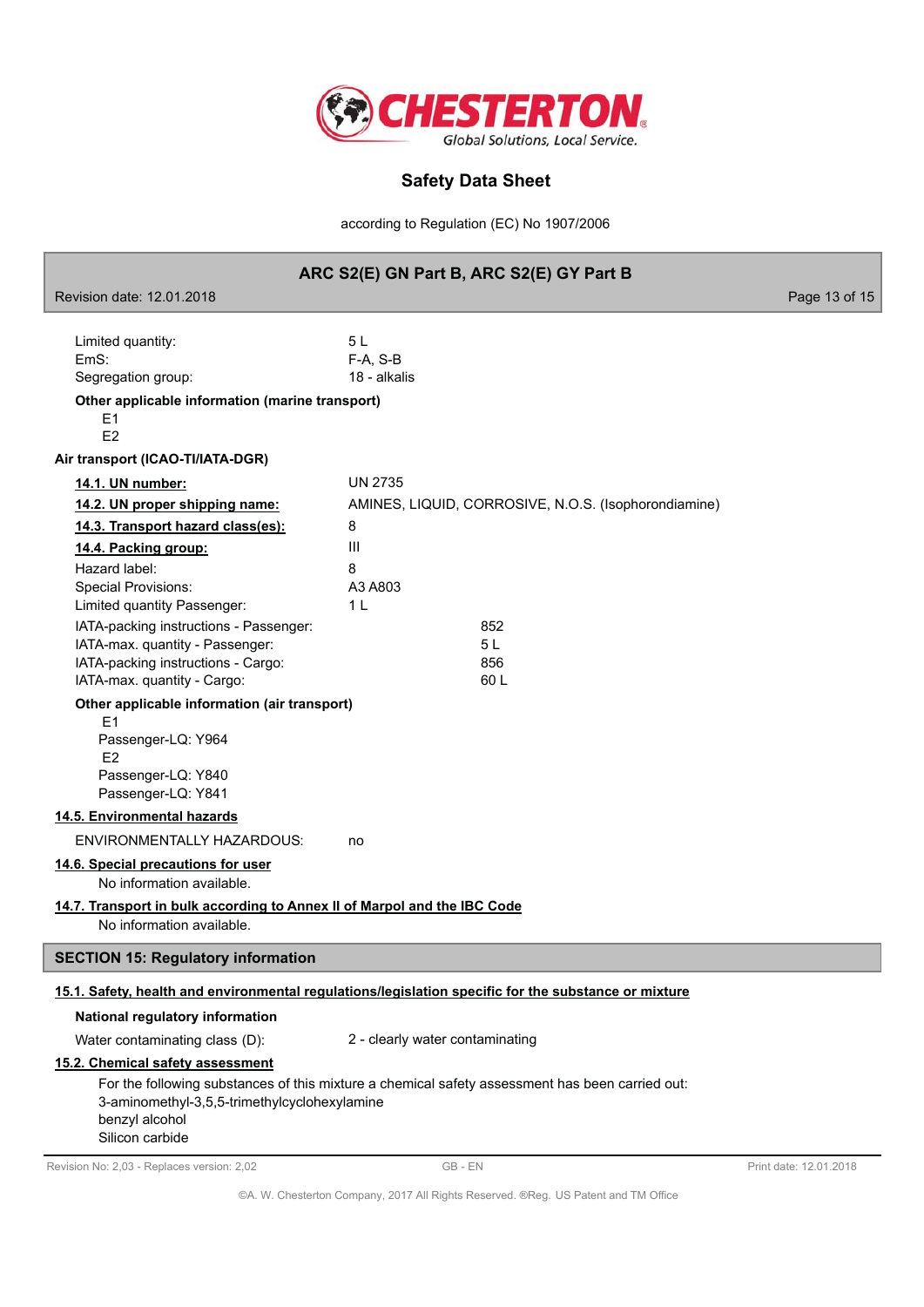

according to Regulation (EC) No 1907/2006

# ARC S2(E) GN Part B, ARC S2(E) GY Part B

Revision date: 12.01.2018

Page 14 of 15

## **SECTION 16: Other information**

### Abbreviations and acronyms

ADR: Accord européen sur le transport des marchandises dangereuses par Route (European Agreement concerning the International Carriage of Dangerous Goods by Road) RID: Règlement international conernat le transport des marchandises dangereuses par chemin de fer (Regulations Concerning the International Transport of Dangerous Goods by Rail) IMDG: International Maritime Code for Dangerous Goods IATA: International Air Transport Association IATA-DGR: Dangerous Goods Refulations by the "International Air Transport Association" (IATA) ICAO: International Civil Aviation Organization ICAO-TI: Technical Instructions by the "International Civil Aviation Organization" (ICAO) CAS: Chemical Abstracts Service (division of the American Chemical Society) GHS: Globally Harmonized System of Classification and Labelling of Chemicals CLP: Regulation on Classification, Labelling and Packaging of Substances and Mixtures, LC50: Lethal concentration. 50 percent LD50: Lethal dose, 50 percent EC50: Effectice concentration, 50 percent DNFI: Derived No Fffect Level **PNFC: Predicted No Fffect Concentration** PBT: Persistent. Bioaccumulative and Toxic vPvB: very Persistent and very Bioaccumulative

### Classification for mixtures and used evaluation method according to Regulation (EC) No. 1272/2008 [CLP]

| l Classification        | Classification procedure |
|-------------------------|--------------------------|
| Skin Corr. 1B; H314     | Calculation method       |
| Eye Dam. 1; H318        | Calculation method       |
| Skin Sens. 1; H317      | Calculation method       |
| Aquatic Chronic 3; H412 | Calculation method       |

#### Relevant H and EUH statements (number and full text)

| H302 | Harmful if swallowed.                              |
|------|----------------------------------------------------|
| H312 | Harmful in contact with skin.                      |
| H314 | Causes severe skin burns and eye damage.           |
| H317 | May cause an allergic skin reaction.               |
| H318 | Causes serious eye damage.                         |
| H332 | Harmful if inhaled.                                |
| H412 | Harmful to aquatic life with long lasting effects. |

### **Further Information**

This information is based solely on data privided by suppliers of the materials used, not on the mixture itself. No warranty is expressed or implied regarding the suitability of the product for the user's particular purpose. The user must make their own determination as to suitability.